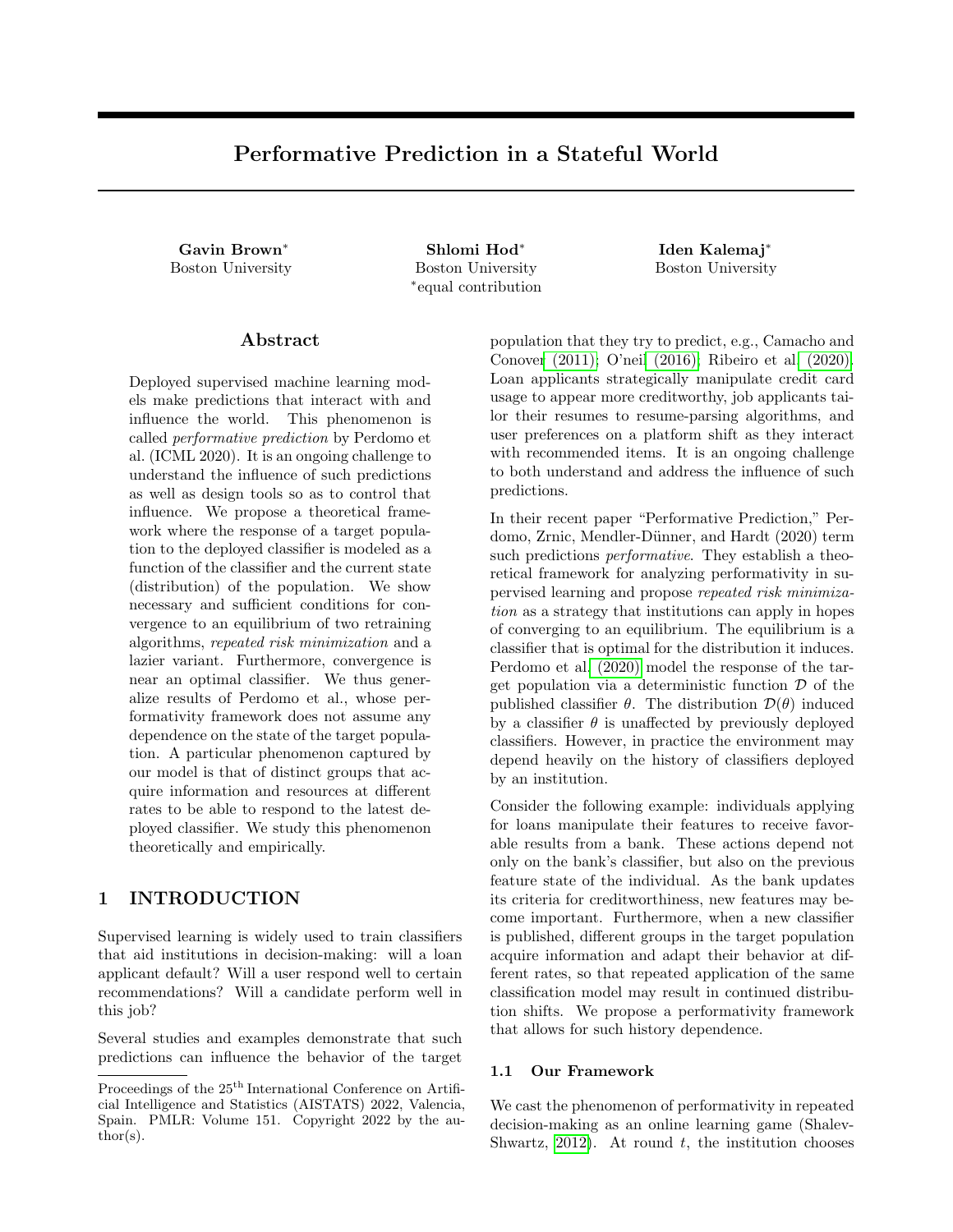a classifier  $\theta_t$  to publish. In response, the adversary picks a distribution  $d_t$  over labeled samples. The institution then suffers loss  $\mathbb{E}_{z \sim d_t}[\ell(z; \theta_t)]$  for some fixed loss function  $\ell$ . Per convention, we also refer to loss as "risk." For now, we set aside finite-sample issues and assume that the institution observes the distribution directly.

Standard online learning assumes that the adversary may be malicious and pick whichever distribution causes the greatest loss. To model state and performativity, we propose a weaker adversary that responds according to a *transition map*  $Tr$ ; mapping classifierdistribution pairs to distributions. The transition map is fixed but a priori unknown to the institution. If the institution plays  $\theta$  and the previous distribution played by the adversary was  $d$ , the adversary responds with

$$
d' = \mathsf{Tr}(d; \theta).
$$

We denote by  $\theta_1, \theta_2, \ldots$  the classifiers played by the institution, and by  $d_1, d_2, \ldots$  the distributions played by the adversary.

We call our framework *stateful*, since it incorporates the current distribution of the target population in the performative response map  $Tr(j)$ , thus possibly preserving information about the state of the population and the history of classifiers played by the institution. Our framework generalizes the stateless framework of Perdomo et al. (2020), whose implicit "transition map" depends only on the current classifier  $\theta$ .

To illustrate our framework, we provide three theoretical examples that are special instances of the model and might be of independent interest. Example 1 and Example 2 capture the particular phenomenon of individuals who act strategically but with outdated information. They provide a starting point for the study of the disparate effects of performativity. We study Example 1 both theoretically and empirically in Section 3 and Section 4, respectively.

Example 1 (k Groups Respond Slowly). Assume there is a deterministic "strategic response function"  $\mathcal{D}(\theta)$  unknown to the institution. In response to  $\theta_t$ , the distribution  $d_t$  is a uniform mixture of k distributions  $(d_t^{[j]})_{j \in [k]},$  one for each group, where

$$
d_t^{|j} = \begin{cases} \mathcal{D}(\theta_{t-j+1}) & \text{if } t-j+1 \ge 1 \\ d_0^{|j|} & \text{otherwise} \end{cases} \tag{1}
$$

Here  $d_0^{j}$  is the initial distribution for group j. Thus, Group 1 adjusts strategically to the current classifier, while groups with higher indices react to correspondingly older classifiers, modeling a setting where distinct groups receive information at different rates. When  $k = 1$  this is the setting of Perdomo et al. (2020). Example 2 (Geometric Decay Response). As in Example 1, assume that there is a fixed  $\mathcal{D}(\theta)$ . The adversary plays a mixture over past responses. For  $\delta \in [0,1],$ define

$$
\text{Tr}(d_{t-1}; \theta_t) = (1 - \delta)d_{t-1} + \delta \cdot \mathcal{D}(\theta_t).
$$

The mixture coefficients in the current distribution decay geometrically across older responses. When  $\delta = 1$ this is the setting of Perdomo et al. (2020).

Example 3 (Markov Transitions). To each classifier  $\theta$ , associate a stochastic matrix  $A$ . The transition map is defined as  $Tr(d; \theta) = A d$ .

#### 1.2 Our Results

Our goal is to devise a strategy for the institution that converges towards an approximately optimal distribution-classifier pair. Perdomo et al. (2020) propose the strategy of repeated risk minimization (RRM) where, at every round, the institution chooses the classifier that minimizes loss on the last distribution played by the adversary:

$$
\theta_{t+1} = \underset{z \sim d_t}{\operatorname{argmin}} \mathop{\mathbb{E}}_{z \sim d_t} \ell(z; \theta).
$$

It is a natural strategy, akin to retraining heuristics used in practice to deal with different kinds of distribution shifts. Perdomo et al. (2020) analyze RRM in the stateless framework and show that, under convexity and Lipschitz assumptions, it will converge to a near-optimal classifier.

In our setting, when the history of previous classifiers can influence the distribution, it is not clear if such an iterative retraining procedure will succeed. In Example 4, we demonstrate that there are parameter settings for which RRM converges in the stateless model but not in the stateful one.

To control the extent of the performative response, we follow the approach of Perdomo et al. (2020) and impose a Lipschitz requirement on the transition map. It ensures that small changes in the distribution or classifier yield only small changes in the updated distribution. Let Θ denote the set of classifiers, which we assume is a closed convex subset of  $\mathbb{R}^d$ , and let  $\Delta(\mathcal{Z})$ be the space of distributions over examples.

**Definition 1** ( $\varepsilon$ -joint sensitivity). The transition map  $Tr(j)$  is  $\varepsilon$ -jointly sensitive if, for all  $\theta, \theta' \in \Theta$  and  $d, d' \in \Delta(\mathcal{Z}),$ 

$$
\mathcal{W}_1(\text{Tr}(d; \theta), \text{Tr}(d'; \theta')) \leq \varepsilon \mathcal{W}_1(d, d') + \varepsilon ||\theta - \theta'||_2,
$$

where  $W_1$  denotes the Wasserstein-1 distance between distributions.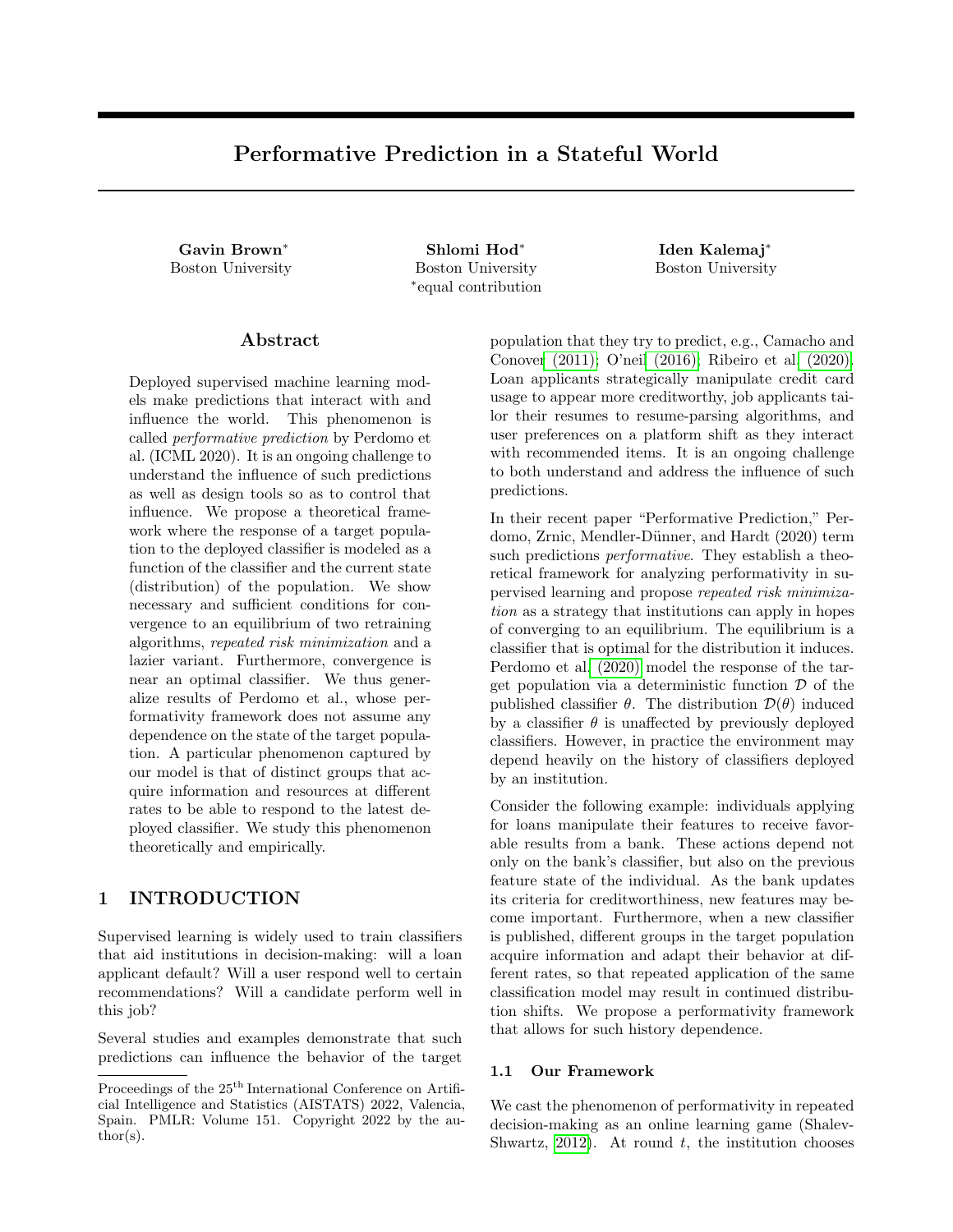In our model, even repeated deployment of the same classier can cause \thrashing" behavior, e.g., alternating between two distributions. Therefore, we focus on scenarios where the Lipschitz parameter satis es " < 1. In this case, the map  $Tr$ (; ): (Z)! (Z) is contractive, and repeated application of the same classier causes the induced distributions to converge to a xed point that depends only on . The concept of a xed point distribution for every classier is a key aspect of our framework and results. Intuitively, this models behavior where the environment will eventually settle on a single response to the institution's classier.

In the setting where " $\lt$  1, we devise algorithms that converge to an equilibrium pair: a xed point distribution and a classier that achieves minimum loss on this distribution. Delayed RRM is a rst attempt at an algorithm that converges to an equilibrium pair. It repeats the following: repeatedly deploy the same classier until we approach a xed point distribution and only then retrain a classier that minimizes risk on the current distribution. The goal of Delayed RRM is to overcome the stateful aspect of the population's response by only training on distributions that are close to xed point distributions. However, it suers the delay of having to deploy the same classier for multiple rounds.

Theorem 1 (Informal, see Theorem 8 in Supplement). If the loss function  $(z; )$  is smooth and strongly convex and the transition map $Tr(d; )$  is Lipschitz in both arguments, then Delayed RRM converges to an equilibrium distribution-classier pair, coming within distance in  $O(log^2 1 = 1)$  rounds.

As our main result, we show that this delay in retraining is not necessary. We show su cient conditions, very similar to those in Theorem 1, under which RRM converges to an equilibrium pair. The rate of convergence is much faster than Delayed RRM.

Theorem 2 (Informal, see Theorem 4). If the loss function  $(z; )$  is smooth and strongly convex and the transition map Tr(d; ) is Lipschitz in both arguments, then repeated risk minimization converges to an equilibrium distribution-classier pair, coming within distance in  $O(log 1=)$  rounds.

As dened, these algorithms require direct access to the data distribution. We also analyze a nite-sample version of RRM and obtain results on the number of datapoints that must be sampled at each round to guarantee linear convergence to the equilibrium pair (see Theorem 5).

For some settings, Delayed RRM may require fewer retraining rounds than RRM until convergence. In Section 3, we compare the two strategies for the scenario of k Groups Respond Slowly (Example 1). This scenario

naturally invites a Delayed RRM approach: delay retraining for k rounds until all groups have caught up to the latest classier. We show that the two algorithms converge to an equilibrium at similar rates in terms of deployment rounds, but if we are only concerned with retraining resources, Delayed RRM is superior.

While converging to an equilibrium pair is a desirable outcome for the institution, this might not be the optimal outcome. We formalize the notion of an optimal strategy within our stateful performativity framework. The concept of xed point distributions is again key to this de nition. We show that repeated risk minimization also provides a means to approximate such optimal strategies.

Theorem 3 (Informal, see Theorem 6). If the loss function `(z; ) is Lipschitz and strongly convex and the transition map  $Tr(d; )$  is Lipschitz in both arguments, all equilibrium pairs and optimal pairs lie within a small distance of each other.

Theorem 2 and Theorem 3, which we state formally in Section 2, generalize results of Perdomo et al. (2020) in the stateless framework to our stateful framework. We include complete proofs in the supplementary material.

### 1.3 Related Work

Our work is closely related to that of Perdomo et al. (2020). Various aspects of the stateless performativity framework of Perdomo et al. (2020) have been studied, such as stochastic and zeroth-order methods for converging to an equilibrium (Drusvyatskiy and Xiao, 2020; Maheshwari et al., 2021; Mendler-Danner et al., 2020), convergence to the optimal classier as opposed to an equilibrium (Izzo, Ying, and Zou, 2021; Miller, Perdomo, and Zrnic, 2021), regret minimization (Jagadeesan, Zrnic, and Mendler-Dunner, 2022), and characterization of regions of attraction for different equilibria (Dong and Ratli, 2021). Narang et al. (2022) propose a multi-player performativity framework where the population reacts to competing institutions' actions. Strategic classication, a term coined by Hardt et al. (2016), is one speci c instantiation of performative prediction that has received much attention, e.g., Bechavod et al. (2021); Chen, Liu, and Podimata (2020); Dong and Ratli (2021); Haghtalab et al. (2020); Hu, Immorlica, and Vaughan (2019); Milli et al. (2019); Munro (2020); Shavit, Edelman, and Axelrod (2020); Tsirtsis and Rodriguez (2020); Zrnic et al. (2021). Strategic classication studies the behavior of individuals who wish to achieve a more preferable outcome from a classier by manipulating their attributes without changing their true label. Hu, Immorlica, and Vaughan (2019) study the disparate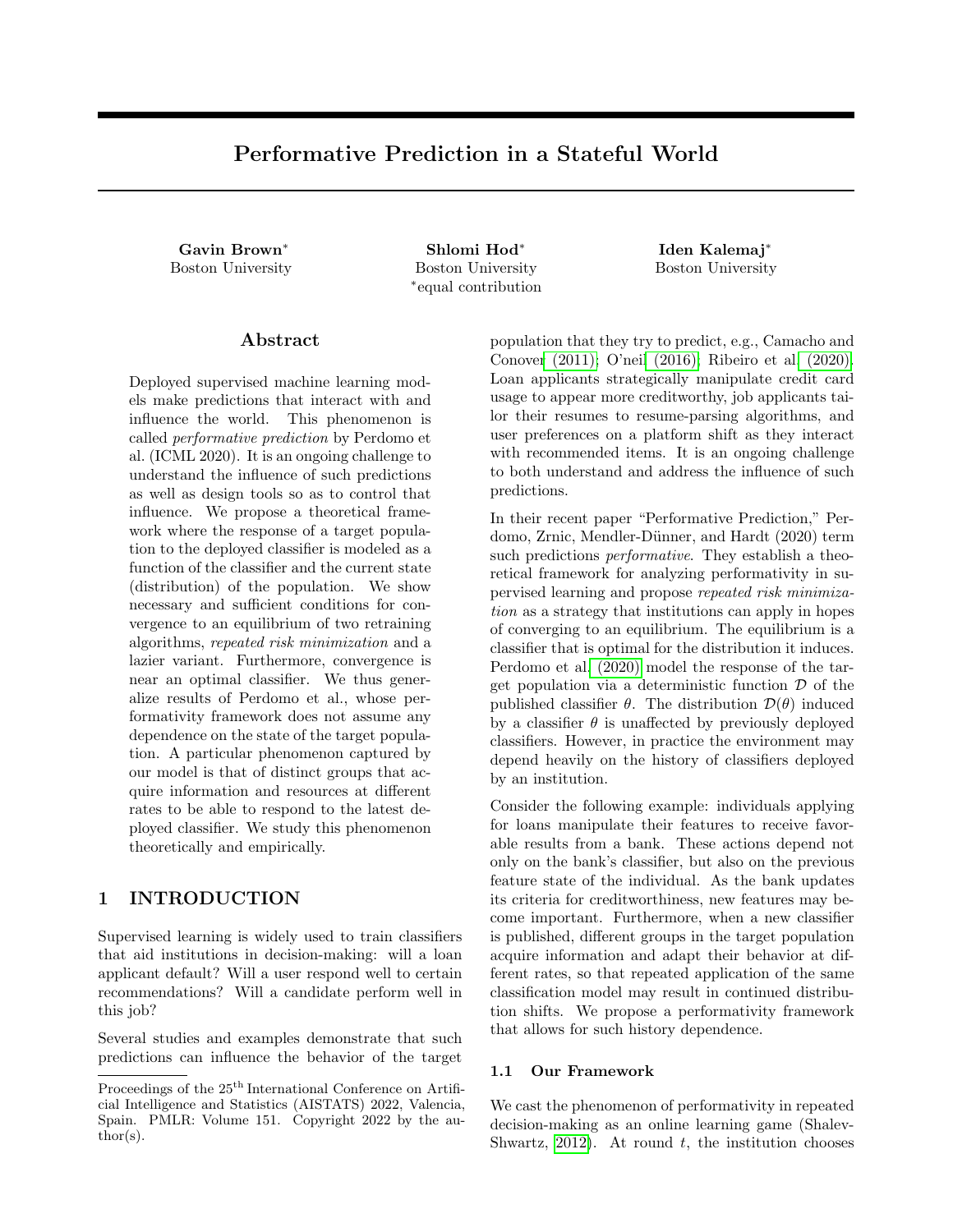e ect of strategic manipulation when groups face different costs to manipulation. In k Groups Respond Slowly (Example 1), we model a dierent aspect of disadvantage, namely access to information.

Prior to our work, Li and Wai (2021) were the only ones to also consider a stateful setting for performative prediction. They study stochastic optimization in the case when the institution samples only one datapoint (or minibatch) at each round, and the updated sample depends both on the current classier and the previous sample. The samples evolve according to a controlled Markov Chain that depends on the current classier. The key conceptual dierence between the two frameworks is that we update the population-level data based on the previous distribution rather than the realized data from that distribution. Our model subsumes a setting where distributions are updated according to a classier-dependent Markov chain (see Example 3).

Wood, Bianchin, and Dall'Anese (2021) also propose a more general framework than that of Perdomo et al. (2020), where for every roundt a function  $D_t$  maps the classier to the updated distribution. In contrast to our framework, the updated distributions do not depend on previous distributions. While our framework does not explicitly track time, this can be encoded into the transition function with a simple trick. The focus of Wood, Bianchin, and Dall'Anese (2021) is on stochastic optimization, whereas we mainly obtain population-level results.

Following a preliminary version of our work, Ray et al. (2022) study the geometrically decaying setting of Example 2 and analyze algorithms that converge to the optimal point. In their work, the institution has oracle access (for a xed batch size) to either the empirical gradient of the loss or the empirical loss function. They provide high probability nite sample guarantees for both types of oracle access. Izzo, Zou, and Ying (2021) study convergence to an optimal point within our framework and provide convergence and sample complexity guarantees, under the assumption that the distributions induced by the classier are parametric.

Stochastic programming and robust optimization are two general frameworks for modeling optimization problems that involve uncertainty. Within these frameworks, a body of work has studied the case when the system's performance uncertainty depends on the decision variables. Such a setting is usually referred to as decision-dependent distributions or endogenous uncertainty. We refer to Hellemo, Barton, and Tomasgard (2018) and Luo and Mehrotra (2020) and references within for an overview.

Performative prediction can be seen as a special case of reinforcement learning, but the former aims to abstract di erent phenomena. Performative prediction is designed to capture settings where supervised learning with retraining is a common approach. We explore when natural extensions of supervised techniques to handle performativity (namely RRM) can still succeed and the full strength and complexity of reinforcement learning techniques (such as learning the Q-value function) are unnecessary. For instance, RRM is an algorithm that explicitly only \exploits" and never \explores."

# 2 FRAMEWORK AND MAIN RESULTS

In this section, we formally state our main results and the relevant de nitions. We parameterize machine learning models by real-valued vectors 2. In round t, the institution chooses a classi er  $_t$ . The adversary responds with a distribution  $d_t$  2 ( Z ) over instances  $z = (x, y)$  2 R<sup>m 1</sup> R of feature-label pairs. The adversary is restricted to pick its distribution according to a deterministic transition map:

$$
Tr: (Z)! (Z);
$$

so that  $Tr(d_{t-1}; t) = d_t$ . We assume that an initial distribution  $d_0$  is publicly known.

|                                                 | Algorithm 1 Performative prediction with state        |  |      |
|-------------------------------------------------|-------------------------------------------------------|--|------|
|                                                 | 1: Initial distribution $d_0 2$ ( Z) . Publicly known |  |      |
| 2: for $t = 1, 2, \ldots$ do                    |                                                       |  |      |
|                                                 | 3: Institution publishes $+2$ .                       |  |      |
|                                                 | 4: Adversary computes $d_t = Tr(d_{t-1}, t)$ .        |  |      |
| 5:                                              | Institution observes $d_t$ , suers                    |  | loss |
| $E_{z}$ d <sub>t</sub> $\left[\right]$ (z; t)]. |                                                       |  |      |

### 2.1 Repeated Risk Minimization and Stable Pairs

Perdomo et al. (2020) propose the following strategy for the institution: at each round, play the classi er that minimizes loss on the previous distribution. We investigate the same strategy in our stateful framework.

De nition 2 (Repeated Risk Minimization (RRM)). Denote by  $G(d)$  the risk minimizer<sup>\*</sup>:

$$
G(d) := \underset{0}{\text{argmin}} \, E_d^{\bullet}(z; \, \theta)
$$

For the scenarios we consider, the set of minimizers will be non-empty. When the set has more than one element, RRM chooses a value from the set arbitrarily.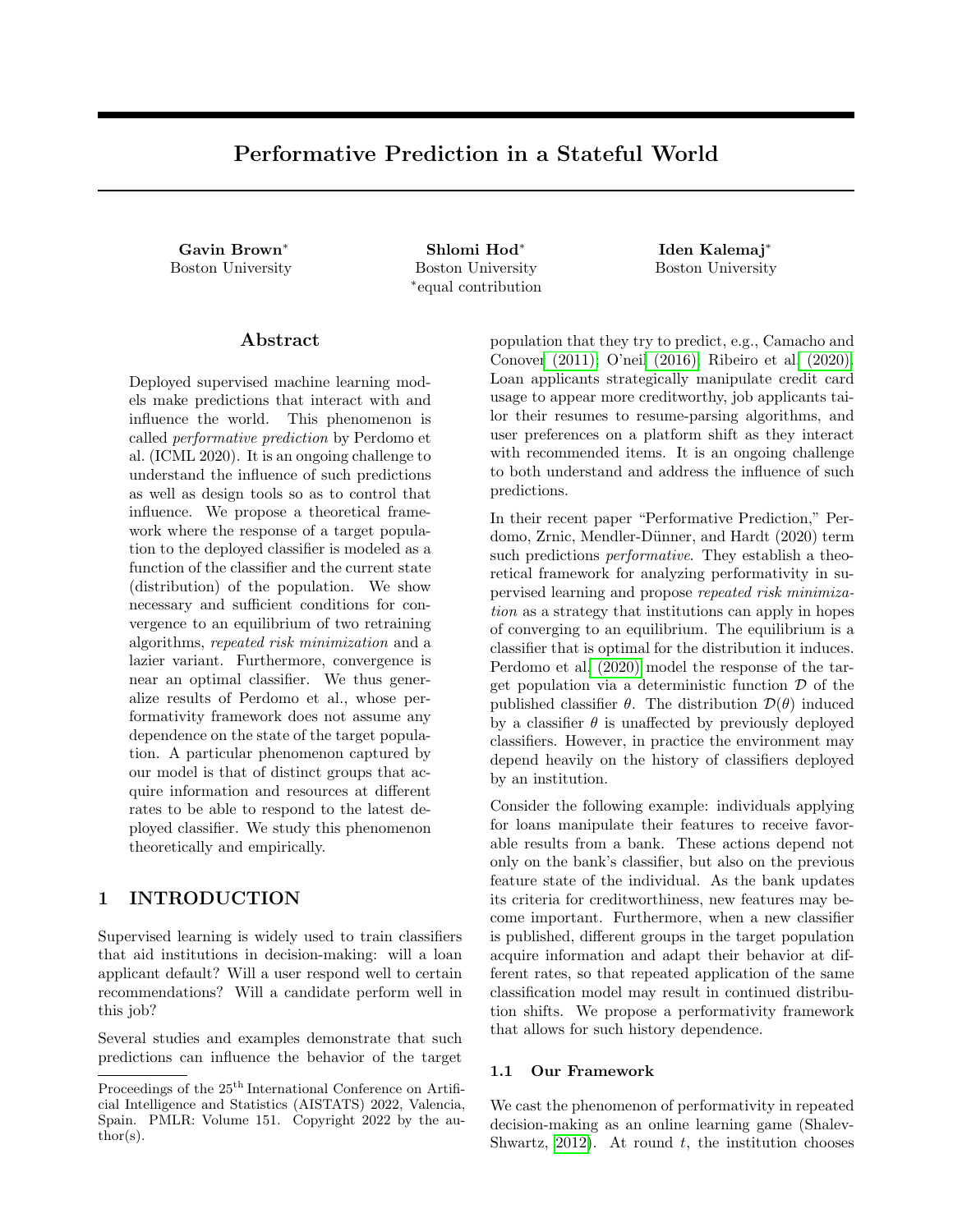Following the notation of Algorithm 1, at round t, the institution updates its classi er to  $t = G(d_{t-1})$ .

For clarity, we de ne additional notation wrapping the institution's and adversary's actions into one step.

De nition 3 (RRM map). De ne the RRM map f :  $(Z)$  !  $(Z)$  as:

$$
f(d; ) = (Tr(d; ); G(Tr(d; ))) :
$$

In our game,  $f(d_{t-1}; t) = (d_t; G(d_t)) = (d_t; t_{t+1}).$ 

We consider two su cient conditions for the convergence of RRM in objective value: approaching axed point distribution and approaching a classi er that is optimal for this distribution.

De nition 4 (Fixed point distribution). A distribution d is a xed point for if  $Tr(d; ) = d$ .

De nition 5 (Stable Pair). A distribution-classi er pair  $(d_s; s)$  is a stable pair if the following hold:

1.  $d_S$  is a xed point distribution for  $s$ .

2.  $s = G(d_s)$ , i.e. s minimizes the loss onds.

Once the game approaches the distributiond<sub>S</sub>, the institution can repeatedly play  $\,$  s with no need for retraining, while incurring the lowest possible loss on the distribution  $d_S$ . It is not obvious, however, that such stable pairs exist for every setting. Nevertheless, we shows sucient conditions on the loss and transition function for RRM to converge to a stable pair.

De nition 6 (Strong convexity). A loss function  $(z; )$  is -strongly convex if, for all ;  $0$  2 and z 2 Z ,

$$
(z; )
$$
  $(z; 9 + r ) (z; 95) ( 9 +  $2k (z)$$ 

De nition 7 (Smoothness). A loss function  $(z; )$ is -jointly smooth if the gradient with respect to is -Lipschitz in and z, i.e.,

kr '(z; ) r '(z; 
$$
^0
$$
k<sub>2</sub> k  $^0$ k<sub>2</sub>;  
kr '(z; ) r '(z<sup>0</sup>, )k<sub>2</sub> kz z<sup>0</sup>k<sub>2</sub>;

for all  $\div$  <sup>0</sup>2 and z;  $z^{0}$  2 Z.

The next example shows that, without the right interplay of the above parameters, there are settings for which RRM may not converge.

Example 4 (RRM may not converge). Take the loss function to be the squared loss`(z; ) = ( $y$ 2 for 2 [1; 1 ). The loss function is -jointly smooth and -strongly convex, with  $=$  = 2. Consider the transition map  $Tr(d; ) = 1 + "d + "$ , which operates on point mass distributions d 2 [1; 1 ) of the outcome y. Clearly, the transition function Tr is "-jointly sensitive. Finally, let some  $d_0$  2 [1; 1 ) be the starting distribution of the game.

When the institution uses RRM starting from  $d_0$ , we get that:

$$
t_{t+1} = G(d_t) = \underset{z}{\text{argmin}} \, E_{d_t} (z; ) = d_t;
$$
  

$$
d_{t+1} = Tr(d_t; t_{t+1}) = 1 + "d_t + "t_{t+1})
$$

Hence,  $t_{+2} = d_{t+1} = 1 + d_{t} + d_{t+1} = 1 + 2d_{t+1}$ :

The distance between two successive classiers is  $j_{t+2}$   $t_{+1}$  j = j(1+2"  $t_{+1}$ )  $(1+2"$   $t_{+1})$  = 2"j  $t_{+1}$ j. If we only require " <  $-$  = 1, then whenever " >  $\frac{1}{2}$ , the sequence of 's produced by RRM fails to converge. When  $\sqrt[n]{5} < \frac{1}{1+2} = \frac{1}{2}$ , the sequence converges.

Our main result is sucient conditions for the convergence of RRM in the stateful framework. Endow the space  $(Z)$ with the product metric dist(; ), so that

dist((d; ); (d<sup>0, 0</sup>)) = W<sub>1</sub>(d;d<sup>0</sup>) + k 
$$
{}^{0}
$$
k<sub>2</sub>:

Theorem 4. Suppose the transition map $Tr($ ; ) is "jointly sensitive and the loss function  $(z; )$  is jointly smooth and -strongly convex. Let  $=$  "(1+ -). Then for the RRM map f, and all  $d; d^0$  2 Z and  $; 02$ , it holds that

- (a) dist(f (d; ); f (d<sup>0</sup>;  $^0$ )) dist((d; );(d<sup>0</sup>; <sup>0</sup>)).
- (b) In particular, if  $\leq$  1, then f has a unique xed point which is a stable pair with respect to $Tr( ; )$ . RRM will converge to this stable pair at a linear rate.

In the introduction, we discussed Delayed RRM, which is a more complex approach to convergence in the stateful setting. Since RRM converges faster, we keep further discussion of Delayed RRM for the Supplementary Material, where we state and prove Theorem 8.

Finally, we analyze the empirical counterpart of RRM, where at each round the institution only has access to a nite sample from the distribution.

De nition 8 (Repeated Emprical Risk Minimization  $(RERM)$ . At timestep t, sample  $n_t$  samples from  $d_{t-1}$ . Let  $\mathfrak{E}_{t-1}$  be the uniform distribution on the  $n_t$  samples from  $d_{t-1}$ . Update the classi er to  $t =$  $G(\mathbb{G}_{t-1})$ .

Theorem 5. Suppose that the  $loss(z; )$  is -jointly Lipschitz and -strongly convex and there exist > 1; > 0 such that  $\sum_{R} e^{jx} d^{0}(dx)$  is nite for all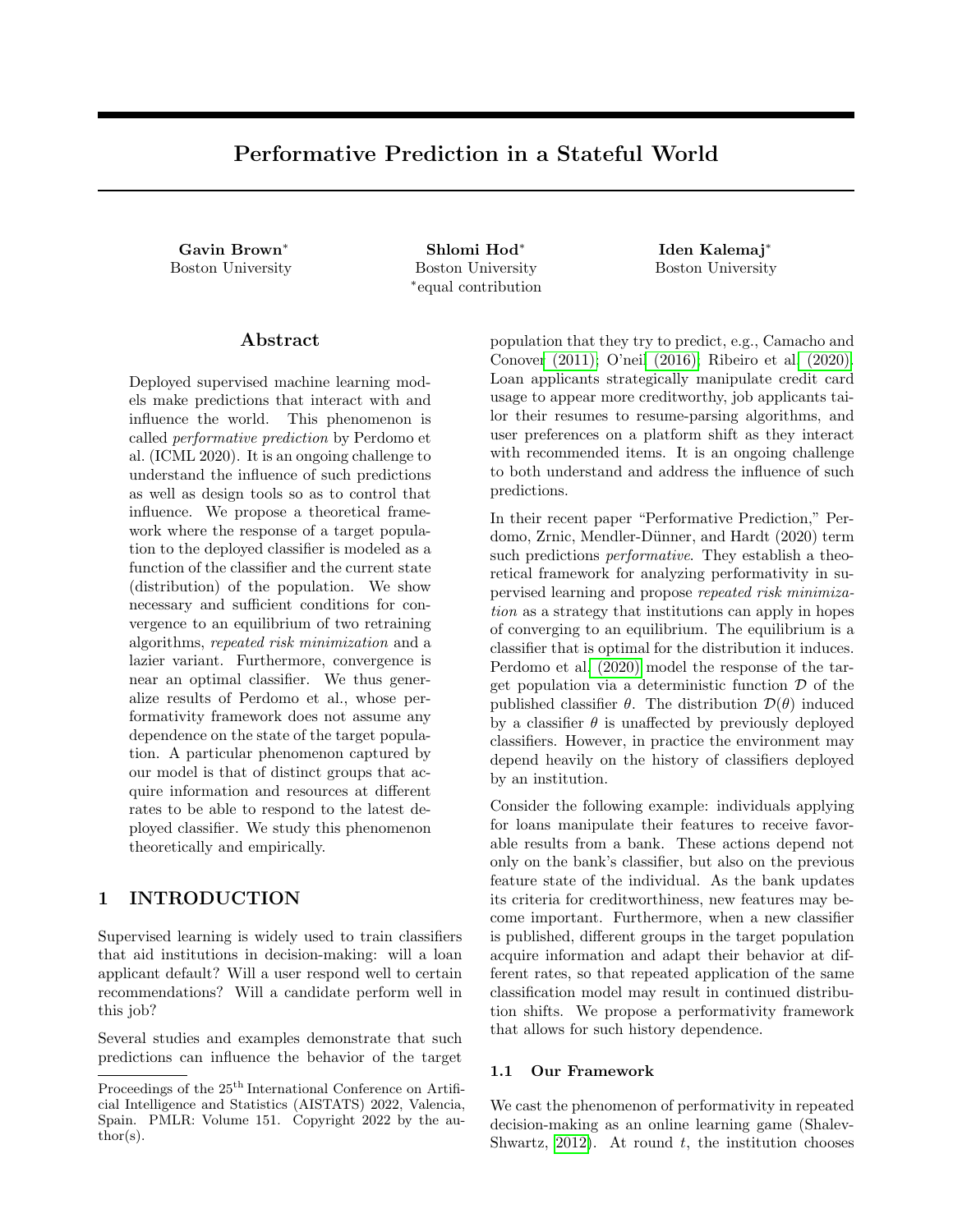$d^0$  2 ( Z). Fix 2 (0; 1) to be a radius of convergence. Consider running RERM with  $n_t = O \frac{\log(t=p)}{\binom{n}{t+1} m}$ samples at time  $t$ . If the transition map  $Tr($ ;  $)$  is "jointly sensitive and  $2^{n}$  1 +  $-$  < 1, then with probability 1 p, the iterates of RERM are within a radius of a stable pair for t 1 2"  $1+ -$  O(log(1= )).

Our conditions for convergence of RRM and RERM are similar to, but stricter than, those of the setting of Perdomo et al. (2020). In particular, their results for convergence of RRM only require that"  $< -$ . Example 4 shows that our requirement is necessary.

### 2.2 Optimality

Theorem 4 guarantees that RRM converges to an equilibrium, but this stable pair might not be optimal with respect to loss. In fact, it is not obvious how to de ne the notion of \optimal classier," since the sequence of distributions played by the adversary depends on the initial distribution. Therefore, to de ne optimality, we restrict our attention to scenarios where the transition map  $Tr(j)$  is "-jointly sensitive with " < 1. In this setting, repeatedly applying the same classier causes convergence to a single distribution (De nition 4).

Claim 1. If the transition map  $Tr($ ;  $)$  is "-jointly sensitive with "  $<$  1, then for each  $2$ , there exists a unique xed point distribution d . For any starting distribution  $d_0$ , iterated application of the same classier will result in a sequence of distributions that converges tod at a linear rate.

Claim 1 follows immediately from Banach's xed point theorem.

Our de nition of the optimal strategy considers the \long-run" loss of a xed classier. Assume the institution plays the same xed classier for all rounds of the game. We measure the long-run loss of as the loss on its corresponding xed point distribution d . The optimal is the one which minimizes its long-run loss.

De nition 9 (Optimality). The long-run loss of a classi er is the loss  $E_{\rm z}$   $\sim$  (z; ), whered denotes the unique xed point distribution for the classier . A classi er  $_{\text{OPT}}$  is optimal if it achieves the minimum long-run loss amongst all classiers in .

If an institution had prior knowledge of the transition map, a reasonable strategy would be to play the xed classi er  $_{\text{OPT}}$  for all rounds of classi cation. We note that if  $Tr(j)$  is "-jointly sensitive with " 1 then  $_{OPT}$ may not be de ned.

Our de nitions of stability and optimality generalize

those of Perdomo et al. (2020) for the stateless framework. As pointed out in Perdomo et al. (2020), for a given setting, the optimal classier does not necessarily coincide with a stable classier. Our next result shows that RRM approximately approaches optimal classiers.

Theorem 6. Suppose that the loss  $(z; )$  is  $L_z$ -Lipschitz, -strongly convex, and that the transition map is "-jointly sensitive with "  $<$  1. Then for every stable classi er  $\,$ s and optimal classi er  $\,$  optime it holds

$$
k_{OPT} \qquad sk_2 \quad \frac{2L_z"}{(1'')}
$$

### 3 k GROUPS RESPOND SLOWLY

Consider the setting of Example 1, where the target population contains k distinct subpopulations. The j th subpopulation, for j 2 [k], responds strategically to the classier from j rounds ago. This provides a simple model for investigating performativity in settings where information propagates at di erent rates. For distribution d, let d<sup>jj</sup> be the distribution conditioned on being in groupj , and denote the mixture by  $d = (d^{j1}; d^{j2}; \dots; d^{jk})$ . Then the transition function is

$$
Tr((d_t^{j1}; \ldots; d_t^{jk}); t) = (D(t), d_t^{j1}; \ldots; d_t^{jk-1})
$$

We compare two algorithms in this setting: RRM and k-Delayed RRM (Algorithm 2), which in this setting is similar to Delayed RRM. This algorithm updates the classier only every k rounds, after all groups have caught up to the latest deployed classier and thus have the same distribution.

| Algorithm 2 k-Delayed RRM                           |                           |
|-----------------------------------------------------|---------------------------|
| 1: input: number of groups k 2 N, initial distribu- |                           |
| tion $d_0$ 2 ( Z)                                   |                           |
| 2: Let = $G(d_0)$ ; publish .                       |                           |
| 3: for $t = 1, 2, $ do                              |                           |
| 4: Observed <sub>t</sub> .                          | . $d_t = Tr(d_{t-1}; )$ . |
| 5: If t mod $k = 0$ , update<br>$= G(d_t)$ .        |                           |
| Publish.<br>6:                                      |                           |
|                                                     |                           |

Eectively, Algorithm 2 performs RRM on the map D( ) every k rounds, which is the setting of Perdomo et al. (2020). Thus, its rate of convergence is times of the rate of convergence of RRM in the stateless framework where  $k = 1$ .

Theorem 7 states the performance of the two algorithms. We note that the transition map de ned above is not "-jointly sensitive for any  $"$  < 1, so our proof of convergence of RRM requires additional analysis beyond Theorem 4. Furthermore, note that the assump-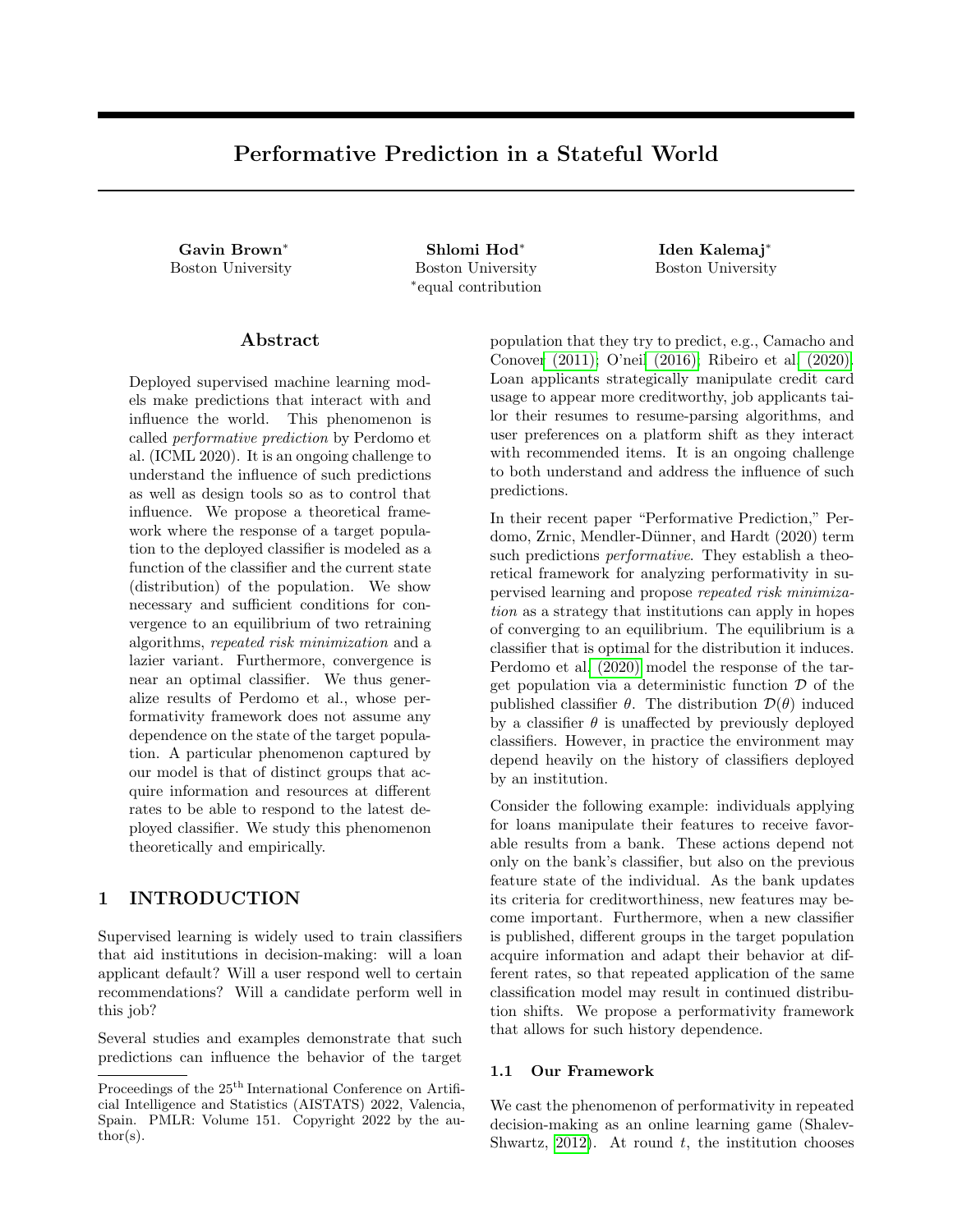Figure 1: Convergence of RRM andk-Delayed RRM for varying values of " and  $k = 3$ . The horizontal axis shows the number of retraining rounds and the vertical axis shows the distance between successives.

tion on D( ) corresponds to the notion of sensitivity of Perdomo et al. (2020).

Theorem 7. Suppose that, for some" > 0 and for all  $\div$  02 , the deterministic strategic response map satis es  $W_1(D($  ); D( $^0$ )) "k  $\mathcal{R}_2$ . Additionally suppose that the loss function  $(z; )$  is -jointly smooth and -strongly convex. For  $" < -$ , the iterates of k-Delayed RRM and RRM converge to  $\,$ s at rate  $k(1 \t" - )^t$ .

One advantage of Algorithm 2 is that it can require fewer retraining rounds, possibly requiring fewer computational resources. On the other hand, RRM does not require prior knowledge of the number of groups k.

## 4 SIMULATION

Strategic classi cation studies the behavior of individuals who wish to achieve a more preferable outcome from a classier by manipulating their attributes without changing their true label (Hardt et al., 2016). It is one instantiation of performative prediction. We adapt a simulation of loan applications in Perdomo et al. (2020), implemented using theWhyNotPython package (Miller, Hsu, et al., 2020), and enrich it with state. We demonstrate the convergence of RRM and k-Delayed RRM for the scenario ofk Groups Respond Slowly (Example 1) in a credit score setting. We run our experiments on a desktop computer.

The distribution for each of the k groups is deterministically initialized as an instance of the baseline distribution. The baseline distribution is the uniform distribution over samples in Kaggle's GiveMeSomeCredit dataset (Kaggle, 2011) consisting o $N = 18$ ; 357 indi-

" https://github.com/shlomihod/ performative-prediction-stateful-world viduals. Hence, there arekN individuals in the whole population.

An individual's strategic response is based on cost and utility functions that take into account the published classier and the attributes of the individual taken from the GiveMeSomeCredit dataset. However, the groups may respond to dierent 's at the same round.

The parameter " controls the strength of the strategic response; larger values allow greater manipulation. We run the simulation for k Groups Respond Slowly using both RRM and k-Delayed RRM, for  $k = 3$ , " 2 f 1; 25; 75g, and 300 rounds. Note that for  $k = 1$ the two algorithms are identical and the simulation is the same as the stateless setting of Perdomo et al. (2020). Refer to Appendix B.1 for a detailed description of the simulation.

Figure 1 shows the game dynamics when the institution uses the two di erent algorithms. The vertical axis shows the distance between successively trained classiers. Recall that in k-Delayed RRM the classi er is retrained once in k rounds (in constrat to RRM where retraining happens every round). Therefore, to depict convergence of the algorithms we plot the distance between successively trained classiers against the number of retraining rounds.

Since the initial distribution consists of k copies of the GiveMeSomeCredit dataset, the same classier is deployed at the rst retraining round for each ", and only the most advantaged group responds strategically. For larger ", the individuals from the most advantaged group respond with a larger update to their features, and therefore in the second round, the institution trains a classi er which is further from the rst. In Figure 1 we can see a lower value o $k_{2}$   $1/k_{2}$  for  $" = 1$  than for the settings of  $" = 25$  and  $" = 75$ .

For " 2 f 1; 25g, we see thatk-Delayed RRM converges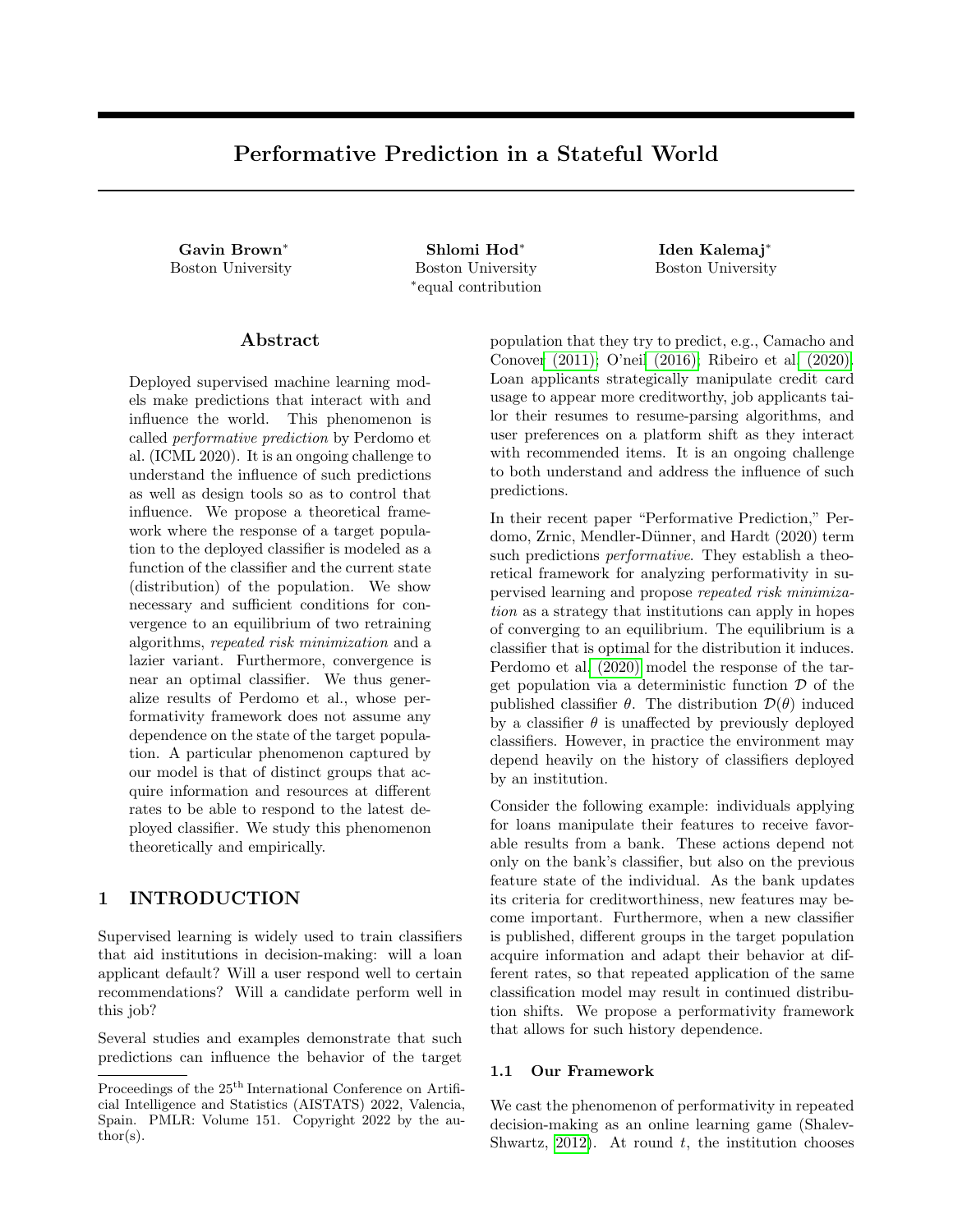faster than RRM in terms of number of retraining rounds. Although not depicted here, RRM was superior to k-Delayed RRM in terms of number of rounds (elapsed time) until convergence for all parameter settings we considered. Thus, an important consideration for practitioners in choosing an algorithm is whether elapsed time or retraining resources used until convergence is the more valuable metric.

Interestingly, as demonstrated in Figure 2, for " < 75 both algorithms reach high accuracy much faster than they converge to the stable pair, and there is little difference between the accuracy dynamics of RRM and  $k$ -Delayed RRM. For  $" = 75$ , the accuracy increase of k-Delayed RRM is much slower than that of RRM. In Figure 2, at round  $t = 0$  we show the accuracy of the rst deployed classier before the strategic response, i.e. the accuracy with respect to the baseline distribution. In all other rounds, the accuracy of the classier is shownafter the strategic response.

Finally, we study the game dynamics from the perspective of the target population, stratied by the k groups. Due to the di erent rate of information acquisition, there is a hierarchy of advantage among the groups. Intuitively, the group that responds rst to the latest deployed classi er has anadvantage compared to other groups. We investigate if this hierarchy of advantage translates into a disparity between groups in the bene t they achieve from their strategic response. This raises a question of whether the choice of algorithm can mitigate the disparity e ect. We conjecture that since k-Delayed RRM allows the groups to reach a homogeneous distribution, it is preferable to RRM in terms of per-group disadvantage.

We investigate the per-group negative rate (NR), the proportion of individuals that are predicted unlikely to default, as a measure of the groups' bene t from their strategic response. We focus  $\sigma$ <sup> $A$ </sup> = 25 in our analysis. Figure 3 shows that in the initial rounds  $(1 + 10)$ , before NR converges to the same value for all groups, there is a noticeable di erence between the groups for both algorithms. When accumulated over the rst 10 rounds, the most advantaged group has 207% and 2:09% more negative predictions than the most disadvantaged group for RRM and k-Delayed RRM, respectively. It appears that in this simulation there is no clear advantage to either one of the algorithms in terms of per-group disparity.

The de nition of k Groups Respond Slowly allows for di erent initial distribution for each group. In Appendix B.2, we run additional experiments with varying initial distributions for the groups to supplement our existing results.

## 5 DISCUSSION

This work models the important role that the history of institutional predictions plays in shaping the behavior of individuals. The addition of state to the formal model of performativity opens up a new venue for discussing the social impact of machine predictions. Examples include the structural changes that enable individuals to succeed under such modes of classication and the disparate impact of predictions on groups over time. We believe the setting of Example 1,k Groups Respond Slowly, provides an excellent starting point for future investigation of the interaction between performativity and fairness in the presence of information disparities.

The theoretical assumptions in this work constrain either the loss function or the transition function. While an institution controls the loss function, there is no clear way to verify in practice the existence of a xed, deterministic transition function, let alone its sensitivity. Our theoretical guarantees are thus best interpreted in practice as conditional statements: if the world's response is not too sensitive to prior history or the institution's choices, the simple and widely used heuristic of RRM is sensible.

This work focuses on the goal of convergence, but if convergence is not a priority for the institution then it may be interesting to study which measures of the institution's success best apply to the setting of performativity. Regret is widely studied in online learning, but lacks a clear interpretation in settings where the adversary can adapt to the player. Empirically, studying other applications where performativity arises could provide important theoretical insight into this phenomenon.

## 6 SOCIETAL IMPACT

Our work assumes a simple and abstract model of repeated decision-making. While the study of performativity in prediction may have wide social e ects in general, we do not believe this paper will have direct ethical or social consequences.

#### Acknowledgements

The authors would like to thank Adam D. Smith for fruitful conversations and guidance, and Ran Canetti for helpful comments.

<sup>…</sup>We stress that the operationalization of disadvantage and access to information is deliberately abstracted in our model, and we do not attempt to fully capture these complex societal concepts.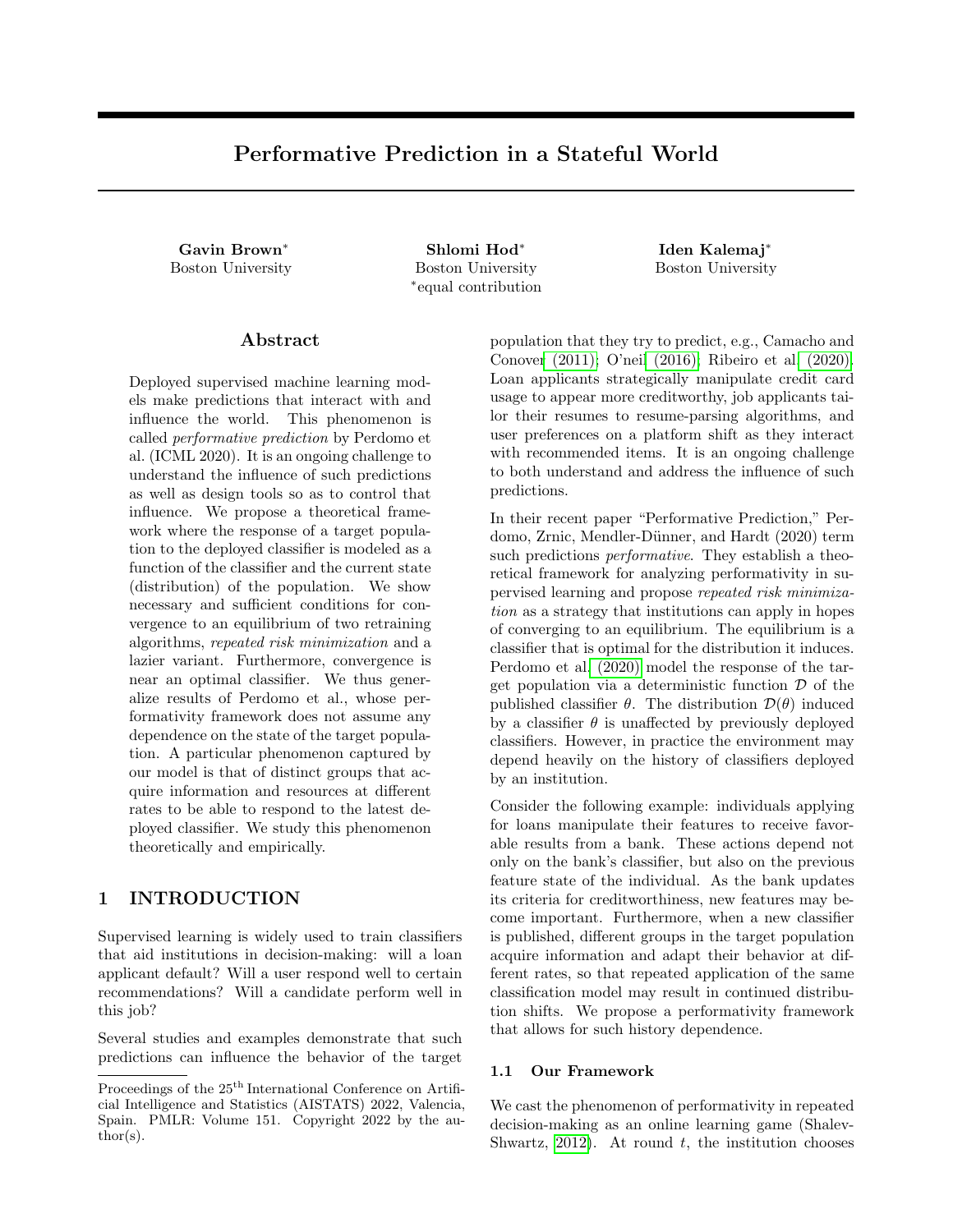Figure 2: Accuracy of RRM and k-Delayed RRM for di erent  $"$  and  $k = 3$ . The horizontal axis shows the number of rounds and the vertical axis shows the accuracy of the published model after the strategic response.

Figure 3: Negative rate of RRM and k-Delayed RRM for " = 25 and  $k = 3$ . The horizontal axis shows the number of rounds and the vertical axis shows the negative rate of the published model after the strategic response.

### References

- Bechavod, Yahav et al. (2021). \Gaming Helps! Learning from Strategic Interactions in Natural Dynamics". In: Proceedings, International Conference on Arti cial Intelligence and Statistics (AISTATS), pp. 1234{1242.
- Bubeck, Sebastien (2015). \Convex Optimization: Algorithms and Complexity". In: Foundations and Trends in Machine Learning 8(3-4), pp. 231{357.
- Camacho, Adriana and Emily Conover (2011). \Manipulation of social program eligibility". In: American Economic Journal: Economic Policy 3(2), pp. 41{65.
- Chen, Yiling, Yang Liu, and Chara Podimata (2020). \Learning Strategy-Aware Linear Classiers". In: Advances in Neural Information Processing Systems (NeurIPS).
- Dong, Roy and Lillian J. Ratli (2021). \Which Echo Chamber? Regions of Attraction in Learning with Decision-Dependent Distributions". In: CoRR abs/2107.00055.
- Drusvyatskiy, Dmitriy and Lin Xiao (2020). \Stochastic optimization with decision-dependent distributions". In: CoRR abs/2011.11173.
- Fournier, Nicolas and Arnaud Guillin (2015). \On the Rate of Convergence in Wasserstein Distance of the Empirical Measure". In: Probability Theory and Related Fields 162 (3), pp. 709{738.
- Haghtalab, Nika et al. (2020). \Maximizing Welfare with Incentive-Aware Evaluation Mechanisms". In: Proceedings, International Joint Conference on Articial Intelligence (IJCAI) , pp. 160{166.
- Hardt, Moritz et al. (2016). *\Strategic classi cation"*. In: Proceedings of the ACM conference on Innovations in Theoretical Computer Science (ITCS), pp. 111{122.
- Hellemo, Lars, Paul I. Barton, and Asgeir Tomasgard (2018). \Decision-dependent probabilities in stochastic programs with recourse". In: Computational Management Science15(3-4), pp. 369{395.
- Hu, Lily, Nicole Immorlica, and Jennifer Wortman Vaughan (2019). \The Disparate E ects of Strategic Manipulation". In: Proceedings, Conference on Fairness, Accountability, and Transparency (FAccT), pp. 259{268.
- Izzo, Zachary, Lexing Ying, and James Zou (2021). \How to Learn when Data Reacts to Your Model: Performative Gradient Descent". In: Proceedings, International Conference on Machine Learning (ICML) , pp. 4641{4650.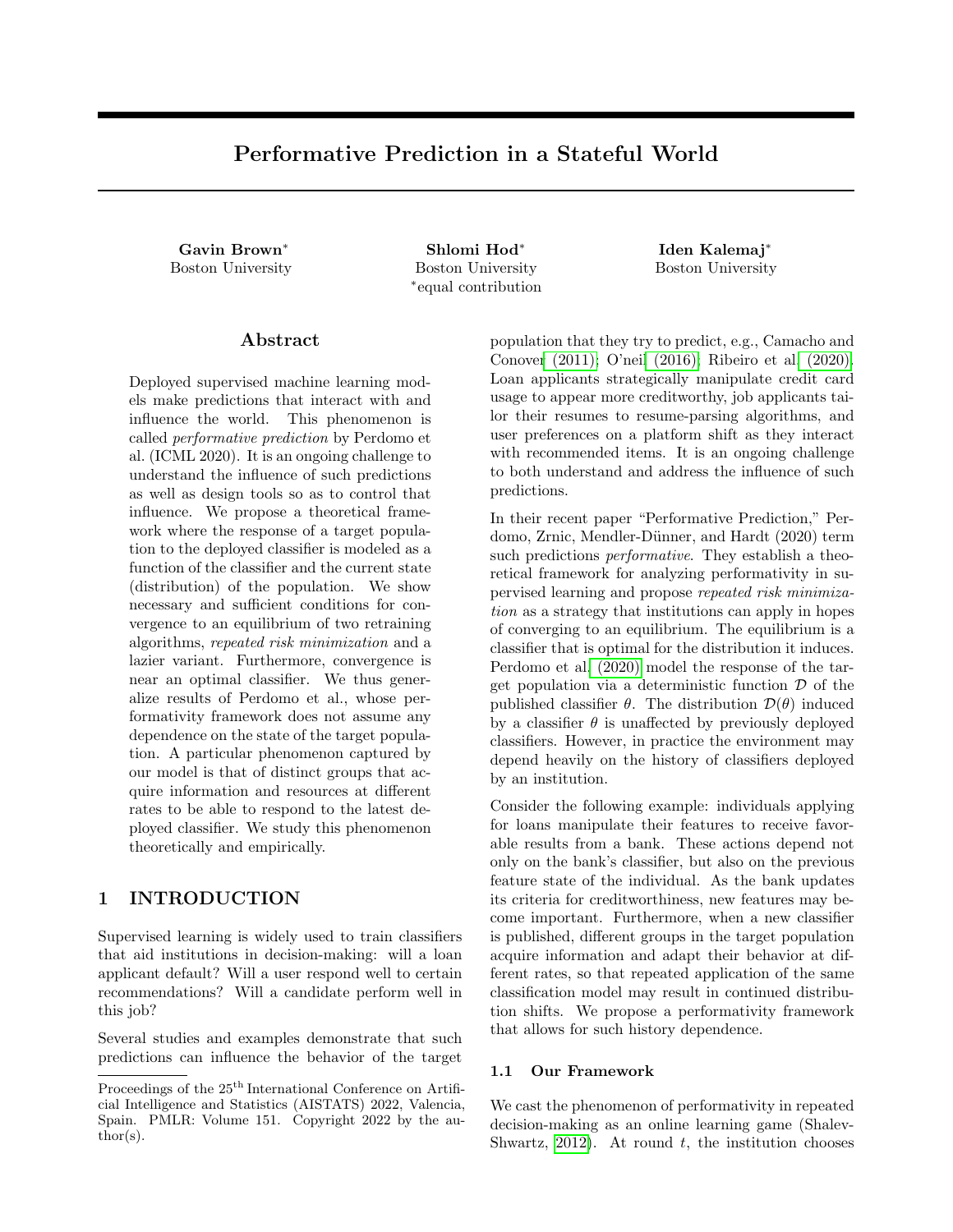- Izzo, Zachary, James Zou, and Lexing Ying (2021). \How to Learn when Data Gradually Reacts to Your Model". In: CoRR abs/2112.07042.
- Jagadeesan, Meena, Tijana Zrnic, and Celestine Mendler-Denner (2022). \Regret Minimization with Performative Feedback". In: CoRR abs/2202.00628.
- Kaggle (2011). Give Me Some Credit Dataset https: //www.kaggle.com/c/GiveMeSomeCredit .
- Li, Qiang and Hoi-To Wai (2021). \State Dependent Performative Prediction with Stochastic Approximation". In: CoRR abs/2110.00800.
- Luo, Fengqiao and Sanjay Mehrotra (2020). \Distributionally robust optimization with decision dependent ambiguity sets". In: Optimization Letters 14(8), pp. 2565{2594.
- Maheshwari, Chinmay et al. (2021). \Zeroth-Order Methods for Convex-Concave Minmax Problems: Applications to Decision-Dependent Risk Minimization". In: CoRR abs/2106.09082.
- Mendler-Danner, Celestine et al. (2020). *Stochastic* Optimization for Performative Prediction". In: Advances in Neural Information Processing Systems (NeurIPS).
- Miller, John, Chloe Hsu, et al. (2020). WhyNot.
- Miller, John, Juan C. Perdomo, and Tijana Zrnic (2021). \Outside the Echo Chamber: Optimizing the Performative Risk". In: Proceedings, International Conference on Machine Learning (ICML), pp. 7710{ 7720.
- Milli, Smitha et al. (2019). \The Social Cost of Strategic Classi cation". In: Proceedings, Conference on Fairness, Accountability, and Transparency (FAccT) , pp. 230{239.
- Munro, Evan (2020). \Learning to Personalize Treatments When Agents Are Strategic". In: CoRR abs/2011.06528.
- Narang, Adhyyan et al. (2022). \Multiplayer Performative Prediction: Learning in Decision-Dependent Games". In: CoRR abs/2201.03398.
- O'neil, Cathy (2016). Weapons of math destruction: How big data increases inequality and threatens democracy. Broadway Books.
- Perdomo, Juan C. et al. (2020). \Performative Prediction". In: Proceedings, International Conference on Machine Learning (ICML) , pp. 7599{7609.
- Ray, Mitas et al. (2022). \Decision-Dependent Risk Minimization in Geometrically Decaying Dynamic Environments". In: AAAI Conference on Arti cial Intelligence, To appear.
- Ribeiro, Manoel Horta et al. (2020). \Auditing radicalization pathways on Youtube". In: Proceedings, Conference on Fairness, Accountability, and Transparency (FAccT), pp. 131{141.
- Shalev-Shwartz, Shai (2012). \Online Learning and Online Convex Optimization". In: Foundations and Trends in Machine Learning 4(2), pp. 107{194.
- Shavit, Yonadav, Benjamin L. Edelman, and Brian Axelrod (2020). \Causal Strategic Linear Regression". In: Proceedings, International Conference on Machine Learning (ICML) , pp. 8676{8686.
- Tsirtsis, Stratis and Manuel Gomez Rodriguez (2020). \Decisions, Counterfactual Explanations and Strategic Behavior". In: Advances in Neural Information Processing Systems (NeurIPS).
- Wood, Killian, Gianluca Bianchin, and Emiliano Dall'Anese (2021). \Online Projected Gradient Descent for Stochastic Optimization with Decision-Dependent Distributions". In: CoRR abs/2107.09721.
- Zrnic, Tijana et al. (2021). \Who Leads and Who Follows in Strategic Classi cation?" In: CoRR abs/2106.12529.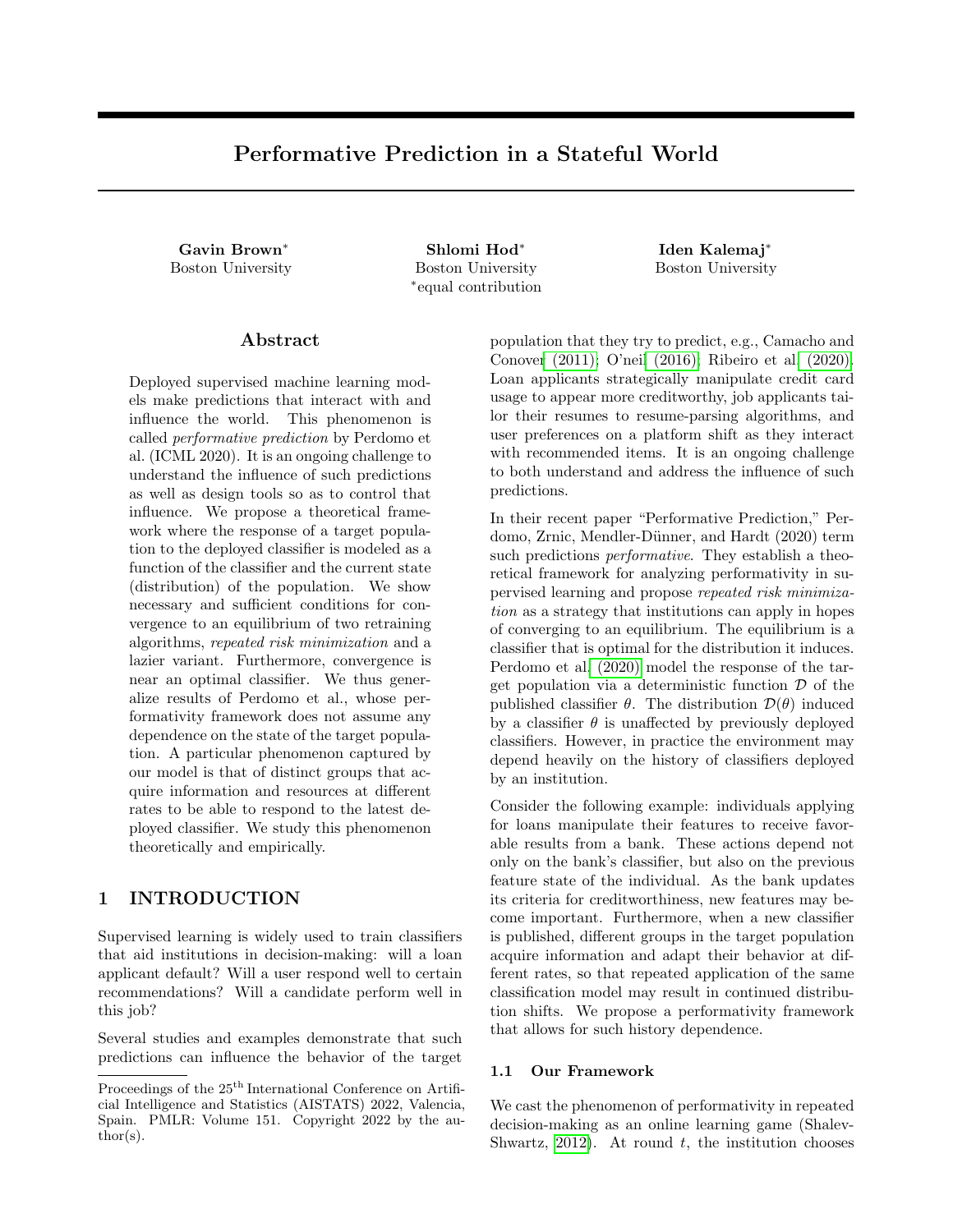# Supplementary Material: Performative Prediction in a Stateful World

## A PROOFS OF THEOREMS

We rst state some key lemmas used in the proofs of our theorems. The second lemma follows directly from the proof of Theorem 3.5 of Perdomo et al. (2020).

Lemma 1 (Bubeck (2015)). If g is convex and is a closed convex set on whichg is di erentiable, and

$$
x \quad 2 \, \underset{x2}{\text{argmin}} \, g(x);
$$

then  $(y \times)^> r g(x)$  0 for all  $y 2$ .

Lemma 2 (Perdomo et al. (2020)). Suppose the loss function  $(z; )$  is -jointly smooth and -strongly-convex. For any two distributions d;  $d^02$  ( Z), risk minimization satis es

$$
kG(d) \tG(d^0)k_2 \t-W_1(d;d^0):
$$

Lemma 3. Suppose the mapTr(;) is "-jointly sensitive with " < 1. Then for any  $_{1}$ ;  $_{2}$  2 and their corresponding xed point distributions  $d_1$ ;  $d_2$  it holds that

$$
W_1(d_1; d_2) = \frac{1}{1 - 1} k_1 = 2k_2
$$

Proof. By the de nition of xed point distributions,  $W_1(d_1; d_2) = W_1(Tr(d_1; 1); Tr(d_2; 2))$ . Since the transition map is "-jointly sensitive, we obtain

$$
W_1(d_1; d_2)
$$
 "W<sub>1</sub>(d<sub>1</sub>; d<sub>2</sub>) + "k<sub>1</sub> <sub>2</sub>k<sub>2</sub>:

The lemma follows from the equation above.

#### A.1 Proof of Theorem 1

In this section, we formally state our Delayed RRM algorithm (Algorithm 3) and prove Theorem 1, restated formally below in Theorem 8.

Algorithm 3 Main procedure Delayed RRM

```
Require: radius, loss function, initial distribution d_0, sensitivity " 2 (0; 1)
1: Let d d<sub>0</sub>.
 2: Initialize 0.
 3: loop t times:
 4: Calculate = \arg \min_{\Omega} E_{\Omega}^{\setminus}(z; \theta).
5: Update d RepeatedDeployment (d; ; ;").
```
 $\Box$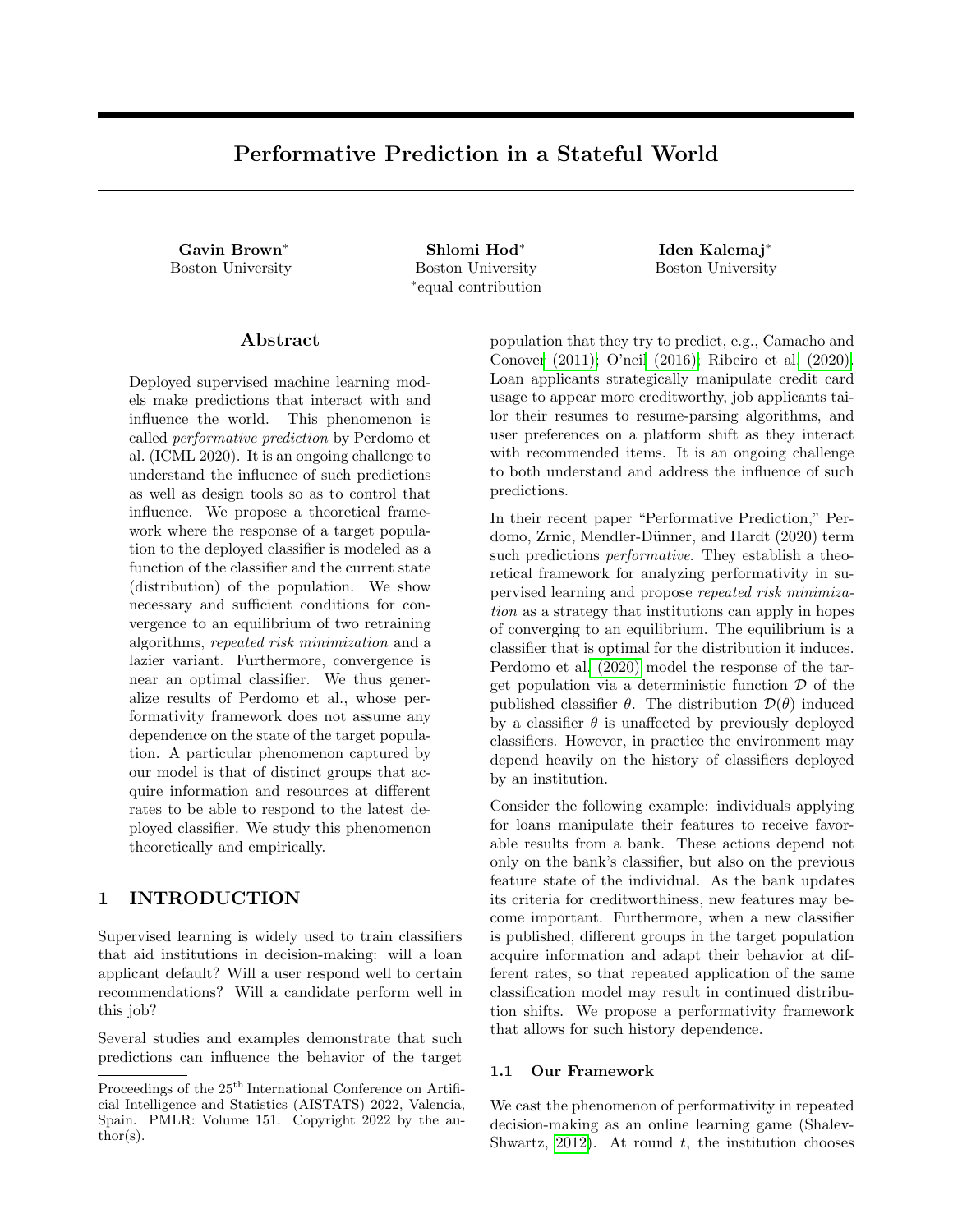| Algorithm 4<br>Sub-procedureRepeatedDeployment |
|------------------------------------------------|
|------------------------------------------------|

Require: initial distribution  $d_0$ , classi er, radius, sensitivity " 2 (0; 1). 1: Publish . 2: Observed<sub>1</sub>  $Tr(d_0; )$ . 3: Let  $d_{current}$   $d_1$ . 4: Let  $r = \log^{-1}(\frac{1}{r}) \log(\frac{W_1(d_0;d_1)}{r}).$ 5: loop r times: 6: Publish . 7: Observed<sub>current</sub>  $Tr(d_{current} ; ).$ 8: Return d<sub>current</sub>.

Theorem 8. Suppose the loss function(z; ) is -jointly smooth and -strongly convex. Let  $_1$ ; :::;  $_t$  denote the classiers obtained in each iteration of Step 4 of Algorithm 3. If the transition map Tr( ; ) is "-jointly sensitive with " < 1 and  $\frac{1}{1 - \pi}$  <  $\frac{1}{2}$ , then:

- (a) k t sk<sub>2</sub> for t 1  $\frac{2^{n}}{(1 n)}$  $1$  log( $\frac{k_0 - s k_2}{s}$ ).
- (b) Each iteration of the main loop in Algorithm  $3$  consists of  $r$  $\frac{1}{n}$ ) <sup>1</sup> log( $\frac{\text{diam}((-Z))}{n}$ ) deployments of the same classi er, wherediam(  $(2)$ ) denotes the largest  $W_1$  distance between two distributions in (Z). Thus,  $O(log^2(1))$  deployments are needed for<sub>t</sub> to be within distance of s.

We rst prove an auxiliary lemma regarding the RepeatedDeployment procedure. Lemma 4. Given a classi er, denote by  $\mathcal{F}$  the distribution returned from RepeatedDeployement (d<sub>0</sub>; ; ; ") for any  $d_0 2$  ( Z). Let d be the xed point distribution for . If " < 1, then

$$
W_1(\mathbf{F};d) \quad \frac{1}{1}.
$$

Proof. For a xed and " < 1, the map  $Tr($ ; ) is contractive with Lipschitz coe cient " and has a unique xed point d. Note that  $\mathcal{F} = Tr^{+1} (d_0; )$ , where the transition map is applied  $r + 1$  times with the same classi er . Let  $d_1 = Tr(d_0; )$ . It is easy to see that

$$
W_1(\mathbf{\mathfrak{E}}; d) \quad \frac{r+1}{1} W_1(d_0; d_1): \tag{2}
$$

For  $r = \log^{-1}(\frac{1}{r})\log(\frac{W_1(d_0;d_1)}{W_1(d_0;d_1)})$ , we obtain " $r = \frac{W_1(d_0;d_1)}{W_1(d_0;d_1)}$ . Plugging the value of " $r$  into (2) concludes the proof.  $\Box$ 

Proof of Theorem 8. We prove part (a). As before, let  $\mathcal F$  denote the distribution returned from a single call of RepeatedDeployement (; ; ; "). Note that

 $_{i+1} = G(\mathbf{\hat{F}}_i)$ :

Recall that  $S = G(d_S)$ . Then, Lemma 2 gives

$$
k_{i+1}
$$
 s $k_2 = kG(\mathfrak{E}_i) G(d_{PS})k_2 - W_1(\mathfrak{E}_i; d_S)$ : (3)

We bound the distance $W_1(\mathbf{\hat{F}}_i;\mathsf{d}_\mathsf{S})$ . Let d<sub>i</sub> be the xed point distribution for  $\Box_i$ . By the triangle inequality,

$$
W_1(\mathbf{\hat{F}}_i; d_S) \quad W_1(\mathbf{\hat{F}}_i; d_i) + W_1(d_i; d_S)
$$
 (4)

The rst term of the sum in (4) can be bound using Lemma 4, whereas the second term can be bounded using Lemma 3 and the fact that  $d_i$  and  $d_S$  are xed point distributions. We obtain

$$
W_1(\mathbf{\mathfrak{E}}_i; d_S) \quad \frac{1}{1} + \frac{1}{1} + k_i \quad sk_2.
$$
 (5)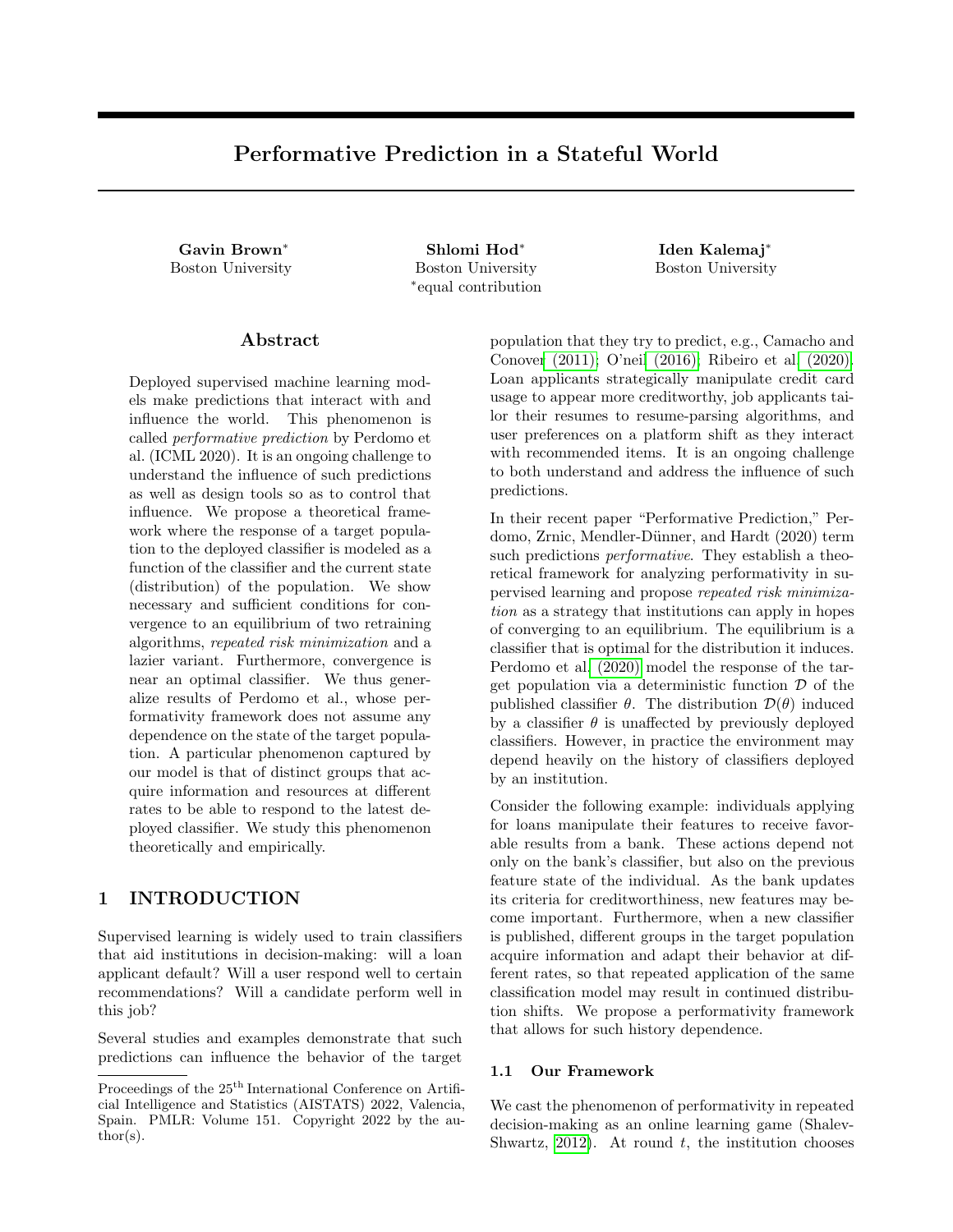We consider two cases. In the case when  $\|\theta_i - \theta_{\rm S}\|_2 > \delta$ , we show that in the next retraining round, the classifier  $\theta_{i+1}$  moves closer to  $\theta_{\mathsf{S}}$ . Replace  $\delta < ||\theta_i - \theta_{\mathsf{S}}||_2$  in (5). Then from (3) we obtain  $||\theta_{i+1} - \theta_{\mathsf{S}}||_2 \leq \frac{2^n}{1-r} - ||\theta_i - \theta_{\mathsf{S}}||_2$ , i.e., contraction happens in iteration  $i + 1$ . In the case when  $\|\theta_i - \theta_{\rm S}\|_2 \le \delta$ , combining (3) and (5) yields

$$
\|\theta_{i+1} - \theta_{\mathsf{S}}\|_2 \le \frac{2\varepsilon}{1 - \varepsilon} \frac{\beta}{\gamma} \delta \le \delta.
$$

This shows that the classifier  $\theta_{i+1}$  does not leave the ball of radius  $\delta$  around  $\theta_{\mathsf{S}}$ . The two cases combined give that for  $t \geq 1 - \frac{2^{n}}{(1 - 1)}$  $^{-1}$  log( $\frac{\parallel o - s \parallel_2}{\parallel}$ ) iterations we have

$$
\|\theta_t - \theta_{PS}\|_2 \leq \frac{2\varepsilon\beta}{\gamma(1-\varepsilon)} \quad \frac{t}{\|\theta_0 - \theta_{S}\|_2} \leq \delta,
$$

which concludes the proof of part (a). Part (b) is clear from the statement of the subprocedure RepeatedDeployement.  $\Box$ 

#### A.2 Proof of Theorem 4

Proof of Theorem 4. Note that if part (a) holds, then part (b) follows from the fact that the map f is contractive with contraction coefficient  $\varepsilon(1 + -) < 1$ . By the Banach fixed point theorem, f has a unique fixed point. Suppose  $(d^*, \theta^*)$  is the fixed point of f, so that  $f(d^*, \theta^*) = (d^*, \theta^*)$ . This point is also a stable pair for it satisfies  $d^* = \text{Tr}(d^*, \theta^*)$  and  $\theta^* = G(\text{Tr}(d^*, \theta^*)) = G(d^*).$ 

We now show part (a). We simplify notation and let  $G(d, \theta) := G(\text{Tr}(d, \theta))$ . By definition of f, it holds

$$
dist(f(d, \theta), f(d', \theta')) = dist((Tr(d, \theta), G(d, \theta)), (Tr(d', \theta'), G(d', \theta'))= \mathcal{W}_1(Tr(d, \theta), Tr(d', \theta')) + ||G(d, \theta) - G(d', \theta')||_2.
$$

The  $\varepsilon$ -joint sensitivity of the transition map yields

$$
\mathcal{W}_1(\text{Tr}(d,\theta), \text{Tr}(d',\theta')) \le \varepsilon \mathcal{W}_1(d,d') + \varepsilon \|\theta - \theta'\|_2. \tag{6}
$$

We will show that

$$
||G(d,\theta) - G(d',\theta')||_2 \leq \varepsilon \frac{\beta}{\gamma} \mathcal{W}_1(d,d') + \varepsilon \frac{\beta}{\gamma} ||\theta - \theta'||_2.
$$
\n<sup>(7)</sup>

Combining equations (6) and (7) will conclude the proof. We obtain (7) by using Lemma 2 with distributions  $Tr(d, \theta)$  and  $Tr(d', \theta')$  together with the sensitivity of the transition map. This gives

$$
||G(d,\theta) - G(d',\theta')||_2 \leq \frac{\beta}{\gamma} (W_1(\text{Tr}(d,\theta), \text{Tr}(d',\theta'))) \leq \frac{\beta}{\gamma} (\varepsilon W_1(d,d') + \varepsilon ||\theta - \theta'||_2).
$$

#### A.3 Proof of Theorem 5

In this section, we show Theorem 5 on the performance of RERM. In particular, we show that for iterates  $(d_{t-1}, \theta_t)$  of RERM it holds that

$$
dist((d_{t-1}, \theta_t), (d_S, \theta_S)) \le \delta \text{ for all } t \ge 1 - 2\varepsilon \ 1 + \frac{\beta}{\gamma} \quad \log \frac{\text{dist}((d_0, \theta_1), (d_S, \theta_S))}{\delta} \ .
$$

*Proof of Theorem 5.* Given a distribution d, let  $d^{(n)}$  denote the empirical distribution over the n samples drawn from d. Let  $\mathcal{G}(d) := G(d^{(n)})$ . Define the RERM Map  $\mathcal{F}(d, \theta) = (\text{Tr}(d, \theta), \mathcal{G}(\text{Tr}(d, \theta))$ . Our analysis relies on the following assumption.

**Assumption 1.** For each timestep  $t \geq 1$ , it holds that  $\mathcal{W}_1(d_t^{(n_t)}, d_t) \leq \varepsilon \left(1 + -\delta\right)$ .

Given Assumption 1, we show that one of the following holds for each  $t \geq 1$ :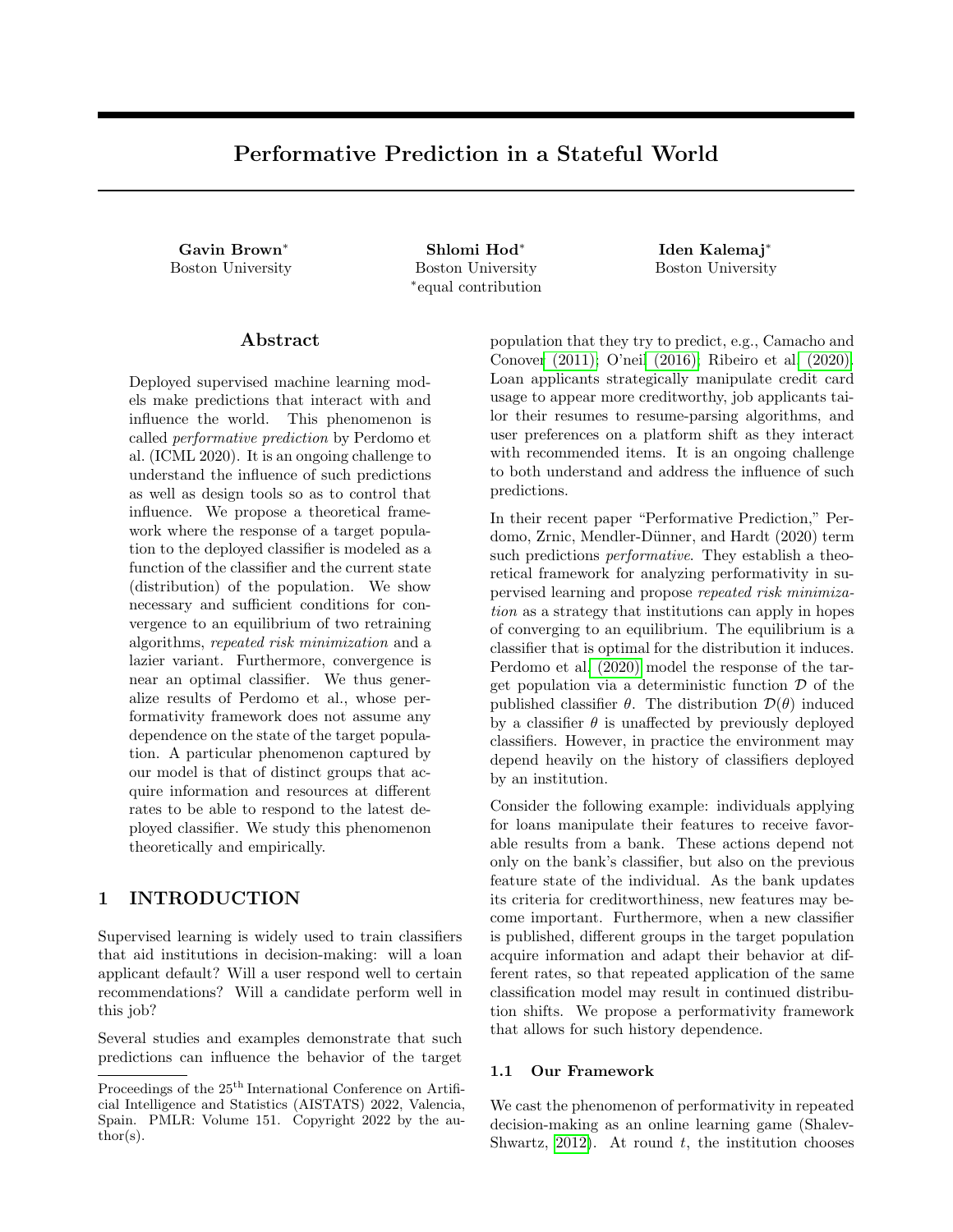- 1. If the iterate  $(d_{t-1}, \theta_t)$  is at distance at least  $\delta$  from  $(d_S, \theta_S)$ , then the distance of the next iterate  $(d_t, \theta_{t+1})$ to  $(d<sub>S</sub>, \theta<sub>S</sub>)$  will contract by a factor of at least  $2\varepsilon$  1+-.
- 2. If the iterate  $(d_{t-1}, \theta_t)$  is within a ball of radius  $\delta$  of  $(d_S, \theta_S)$ , then the next iterate will also be within this ball.

By Theorem 2 of Fournier and Guillin (2015), if  $n_t = O \frac{1}{\binom{n(1 + -1)}{n}} \log(t/p)$ , then  $W_1(d_t^{(n_t)}, d_t) \geq \varepsilon 1 - \delta$ with probability at most  $\frac{6p}{2t^2}$ . By a Union Bound over all t, we obtain that Assumption 1 holds with probability at least  $1 - \int_{t=1}^{\infty} \frac{6p}{2t^2} = 1 - p$ .

We start by showing Item 1 is true under Assumption 1. Suppose  $dist((d, \theta), (d<sub>S</sub>, \theta<sub>S</sub>)) \geq \delta$ . Then

$$
dist(\hat{f}(d,\theta), (d_{\mathsf{S}}, \theta_{\mathsf{S}}))
$$
  
=  $\mathcal{W}_1(\text{Tr}(d,\theta), d_{\mathsf{S}}) + ||\hat{\mathcal{G}}(\text{Tr}(d,\theta)) - \theta_{\mathsf{S}}||_2$ 

$$
\leq W_1(\text{Tr}(d,\theta), \text{Tr}(d_S, \theta_S)) + \|\hat{\mathcal{G}}(\text{Tr}(d,\theta)) - G(\text{Tr}(d,\theta))\|_2 + \|G(\text{Tr}(d,\theta)) - G(\text{Tr}(d_S, \theta_S))\|_2 \tag{8}
$$

$$
\leq \varepsilon \mathcal{W}_1(d, d_S) + \varepsilon \left\|\theta - \theta_S\right\|_2 + \frac{\beta}{\gamma} \mathcal{W}_1(\text{Tr}(d, \theta)^{(n)}, \text{Tr}(d, \theta)) + \frac{\beta}{\gamma} \mathcal{W}_1(\text{Tr}(d, \theta), \text{Tr}(d_S, \theta_S))\tag{9}
$$

$$
\leq \varepsilon \mathcal{W}_1(d, d_S) + \varepsilon \left\|\theta - \theta_S\right\|_2 + \frac{\beta}{\gamma} \varepsilon \left(1 + \frac{\gamma}{\beta} \right) \delta + \frac{\beta}{\gamma} (\varepsilon \mathcal{W}_1(d, d_S) + \varepsilon \left\|\theta - \theta_S\right\|_2)
$$
(10)

$$
= \varepsilon \ 1 + \frac{\beta}{\gamma} \ \text{dist}((d, \theta), (d_{\mathsf{S}}, \theta_{\mathsf{S}})) + \varepsilon \ 1 + \frac{\beta}{\gamma} \ \delta
$$
  

$$
\leq 2\varepsilon \ 1 + \frac{\beta}{\gamma} \ \text{dist}((d, \theta), (d_{\mathsf{S}}, \theta_{\mathsf{S}})).
$$
 (11)

In Eq. (8) we use the triangle inequality. Eq. (9) follows by applying the  $\varepsilon$ -Lipschitzness of the transition map to bound the first term and Lemma 2 to bound the second and third term. In Eq. (10), we use Assumption 1 to bound the second term and ε-Lipschitzness to bound the third term. Finally, in Eq. (11), we use the assumption that dist $((d, \theta), (d_{\mathsf{S}}, \theta_{\mathsf{S}})) \geq \delta$ . Therefore, Item 1 holds.

To show Item 2, suppose that  $dist((d, \theta), (d_S, \theta_S)) < \delta$ . We show that  $dist(f(d, \theta), (d_S, \theta_S)) < \delta$ . From the previous argument, under Assumption 1, it holds

$$
\text{dist}(\widehat{f}(d,\theta),(d_{\mathsf{S}},\theta_{\mathsf{S}}))\leq \varepsilon\ \, 1+\frac{\beta}{\gamma}\ \, \text{dist}((d,\theta),(d_{\mathsf{S}},\theta_{\mathsf{S}}))+\varepsilon\ \, 1+\frac{\beta}{\gamma}\ \, \delta\leq 2\varepsilon\ \, 1+\frac{\beta}{\gamma}\ \, \delta.
$$

From the assumption that  $2\varepsilon$  1 + -  $\lt$  1 we obtain Item 2.

It remains to show that under Assumption 1 the iterates  $(d_{t-1}, \theta_t)$  will reach a ball of radius  $\delta$  around  $(d_S, \theta_S)$ for  $t \geq 1-2\varepsilon$   $1+\frac{1}{2\varepsilon}$   $\frac{\text{dist}((d_0;\cdot_1):(d_5;\cdot_5))}{\varepsilon}$ . Suppose the assumption on t holds. Furthermore, suppose that none of the iterates  $(d_0, \theta_1), \ldots, (d_{t-2}, \theta_{t-1})$  are within a radius  $\delta$  of  $(d_5, \theta_5)$ . By Assumption 1, Item 1, it holds

$$
dist((d_{t-1}, \theta_t), (d_S, \theta_S)) \leq 2\varepsilon \ 1 + \frac{\beta}{\gamma} \left( \frac{d_{\text{dist}}((d_0, \theta_1), (d_S, \theta_S))}{\text{dist}((d_0, \theta_1), (d_S, \theta_S))} \right)
$$
  

$$
\leq \exp(-t) 1 - 2\varepsilon \ 1 + \frac{\beta}{\gamma} \ \text{dist}((d_0, \theta_1), (d_S, \theta_S))
$$
  

$$
\leq \delta.
$$

If one of the iterates  $(d_0, \theta_1), \ldots, (d_{t-2}, \theta_{t-1})$  is within a radius  $\delta$  of  $(d_5, \theta_5)$ , then by Assumption 1, Item 2, all consecutive iterates will also be within a radius  $\delta$  of a stable pair. Since Assumption 1 holds with probability  $1 - p$ , this concludes the proof.  $\Box$ 

#### A.4 Proof of Theorem 6

*Proof of Theorem 6.* Our proof is similar to an argument of Perdomo et al. (2020). Let  $\theta_{\text{OPT}}$  be an optimal classifier and let  $d_{\text{OPT}}$  be its corresponding fixed point distribution. Let  $\theta_{\text{S}}$  be a stable classifier, with corresponding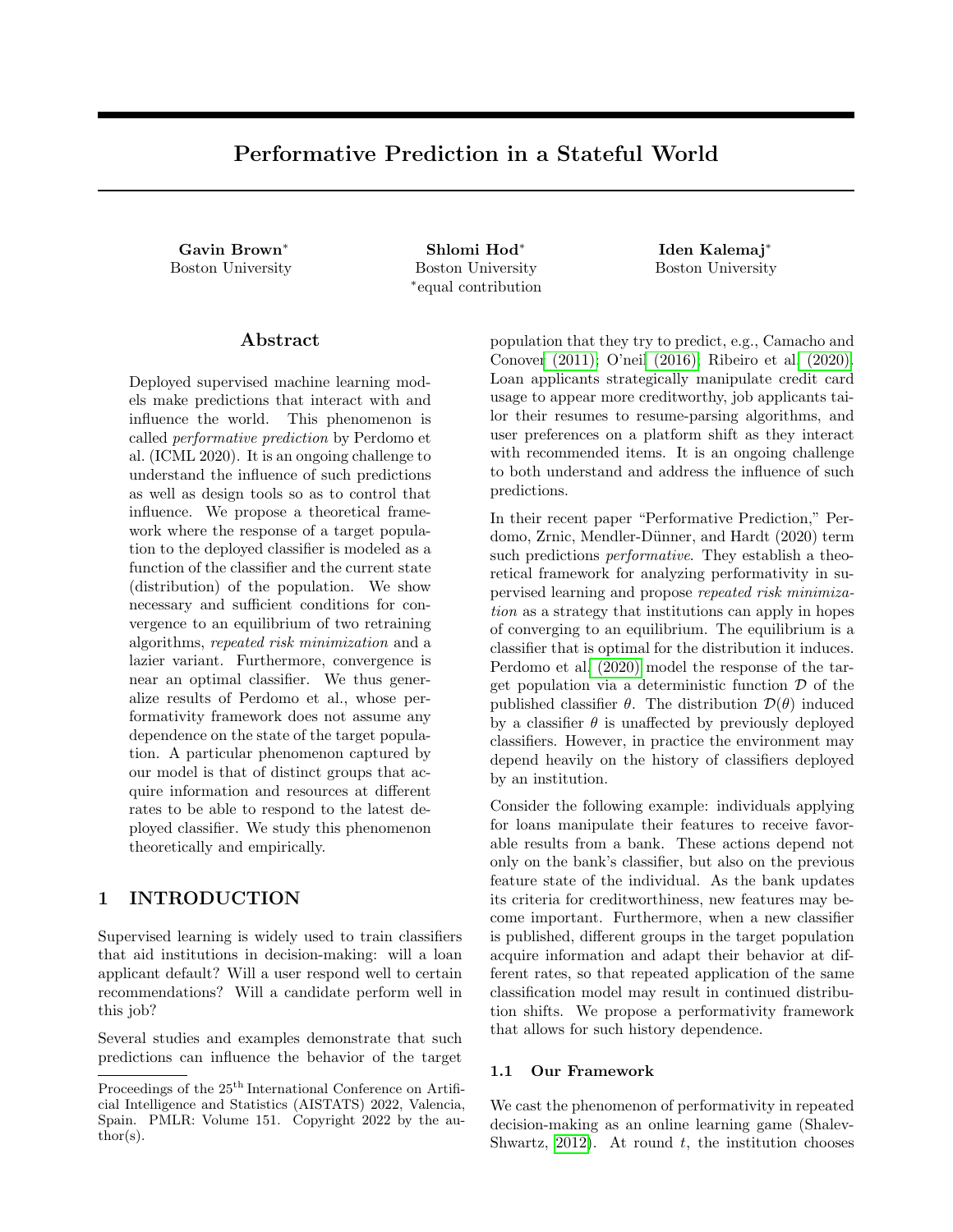fixed point distribution  $d<sub>S</sub>$ . By the definitions of optimality and stability,

$$
\mathop{\mathsf{E}}_{z \sim d_{\mathsf{OPT}}} \ell(z; \theta_{\mathsf{OPT}}) \leq \mathop{\mathsf{E}}_{z \sim d_{\mathsf{S}}} \ell(z; \theta_{\mathsf{S}}) \leq \mathop{\mathsf{E}}_{z \sim d_{\mathsf{S}}} \ell(z; \theta_{\mathsf{OPT}}). \tag{12}
$$

We first show that

$$
\mathbb{E}_{z \sim d_{\mathbb{S}}} \ell(z; \theta_{\text{OPT}}) - \mathbb{E}_{z \sim d_{\mathbb{S}}} \ell(z; \theta_{\mathbb{S}}) \ge \frac{\gamma}{2} ||\theta_{\text{OPT}} - \theta_{\mathbb{S}}||_2^2.
$$
\n(13)

By the strong convexity of the loss function, for all  $z \in \mathcal{Z}$  it holds

$$
\ell(z; \theta_{\text{OPT}}) \geq \ell(z; \theta_{\text{S}}) + \nabla \ell(z; \theta_{\text{S}})^{\top} (\theta_{\text{OPT}} - \theta_{\text{S}}) + \frac{\gamma}{2} \|\theta_{\text{OPT}} - \theta_{\text{S}}\|_2^2.
$$

As a result,

$$
\mathop{\mathbb{E}}_{z \sim d_{\mathsf{S}}} \ell(z; \theta_{\mathsf{OPT}}) - \ell(z; \theta_{\mathsf{S}}) \geq \mathop{\mathbb{E}}_{z \sim d_{\mathsf{S}}} \nabla \ell(z; \theta_{\mathsf{S}})^{\top} (\theta_{\mathsf{OPT}} - \theta_{\mathsf{S}}) + \frac{\gamma}{2} \|\theta_{\mathsf{OPT}} - \theta_{\mathsf{S}}\|_2^2.
$$

Since  $\theta$ <sub>S</sub> minimizes the value of  $\ell$  over the distribution  $d$ <sub>S</sub>, Lemma 1 implies

$$
\underset{z \sim d_{\rm S}}{\mathbb{E}} \nabla \ell(z; \theta_{\rm S})^{\top} (\theta_{\rm OPT} - \theta_{\rm S}) \geq 0.
$$

Therefore, Eq. (13) holds. On the other hand, since the loss is  $L_z$ -Lipschitz in z, by Lemma 3,

$$
\mathop{\mathbb{E}}_{z \sim d_S} \ell(z; \theta_{\text{OPT}}) - \mathop{\mathbb{E}}_{z \sim d_{\text{OPT}}} \ell(z; \theta_{\text{OPT}}) \leq L_z \mathcal{W}_1(d_S, d_{\text{OPT}}) \leq \frac{L_z \varepsilon}{1 - \varepsilon} \|\theta_{\text{OPT}} - \theta_S\|_2.
$$

If  $\frac{1}{1-z} < \frac{\parallel$  opt – s $\parallel_2$  $\frac{p_{\text{T}}-s\|_2}{2L_z}$  then  $\frac{L_z''}{1-z}\|\theta_{\text{OPT}}-\theta_{\text{S}}\|_2 \leq \frac{1}{2}\|\theta_{\text{OPT}}-\theta_{\text{S}}\|_2^2$ . This would imply that E  $E_{z \sim d_S} \ell(z; \theta_{\text{OPT}}) - E_{z \sim d_{\text{OPT}}} \ell(z; \theta_{\text{OPT}}) \leq E_{z \sim d_S} \ell(z; \theta_{\text{OPT}}) - E_{z \sim d_S} \ell(z; \theta_S),$ 

which contradicts Eq. (12). Therefore,  $\frac{r}{1-r} \geq \frac{\|\text{OPT}-\text{s}\|_2}{2L_z}$  $\frac{\text{PT} - \text{S} \parallel 2}{2L_z}$ , as desired.

#### A.5 Proof of Theorem 7

In this section, we show Theorem 7 on the performance of RRM and k-Delayed RRM for the setting of Example 1.

*Proof of Theorem 7.* k-Delayed RRM. Let  $(d_{kt-1}, \theta_{kt})$  be the iterates of Algorithm 2 at timestep kt for  $t \geq 1$ . Since kt is a multiple of k, then  $\theta_{kt} = G(d_{kt-1})$  and all components  $d_{kt}^{\vert j}, j \in [k]$  of the mixture distribution  $d_{kt-1}$ are identical. Therefore  $\theta_{kt} = G(d_{ki}^{\vert k}$ <sup>|k</sup><sub>kt−1</sub>). Additionally,  $d_{k(t+1)-1}^{k} = \mathcal{D}(\theta_{kt})$ . Therefore, the iterates  $(d_{ki}^{k})$  $\kappa_{k,t-1}^{\kappa}, \theta_{kt}$ where  $t \geq 1$ , correspond to the iterates of RRM in the stateless setting of Perdomo et al. (2020). By Theorem 3.5 of Perdomo et al. (2020), the iterates  $\theta_{kt}$  converge to  $\theta_{S}$  at rate  $1-\varepsilon-\frac{t}{\varepsilon}$ . In turn, it follows that the iterates of Algorithm 2 converge to  $\theta_{\mathsf{S}}$  at rate  $k$  1 –  $\varepsilon$ t .

**RRM.** Let  $\theta_S$  denote a stable classifier for  $\mathcal{D}(\theta)$ , and let  $d_S = \mathcal{D}(\theta_S)$ . Let  $\mathbf{d}_S = (d_S, \dots, d_S)$  be the uniform mixture on k identical components  $d_S$ . Then,  $(d_S, \theta_S)$  is a stable point for Tr because  $Tr(d_S, \theta_S)$  =  $(\mathcal{D}(\theta_{\mathsf{S}}), d_{\mathsf{S}}, \ldots, d_{\mathsf{S}}) = \mathbf{d}_{\mathsf{S}},$  and  $\theta_{\mathsf{S}}$  is the classifier that minimizes loss on  $\mathbf{d}_{\mathsf{S}}$ . Let  $(d_{t-1}, \theta_t)$  denote the iterates of

RRM in the setting of Example 1 and suppose 
$$
t \geq k
$$
. Then,

\n
$$
\|\theta_t - \theta_S\|_2 = \|G(d_{t-1}) - G(\theta_S)\|_2 \leq \frac{\beta}{\gamma} \mathcal{W}_1(d_{t-1}, d_S)
$$
\n
$$
\leq \frac{\beta}{\gamma} \frac{1}{k} \sum_{i=1}^k \mathcal{W}_1(d_{t-1}^{|i}, d_S)
$$
\n
$$
= \frac{\beta}{\gamma} \frac{1}{k} \sum_{i=1}^k \mathcal{W}_1(\mathcal{D}(\theta_{t-i}), \mathcal{D}(\theta_S))
$$
\n
$$
\leq \frac{\beta}{\gamma} \frac{1}{k} \sum_{i=1}^k \|\theta_{t-i} - \theta_S\|_2,
$$

 $\Box$